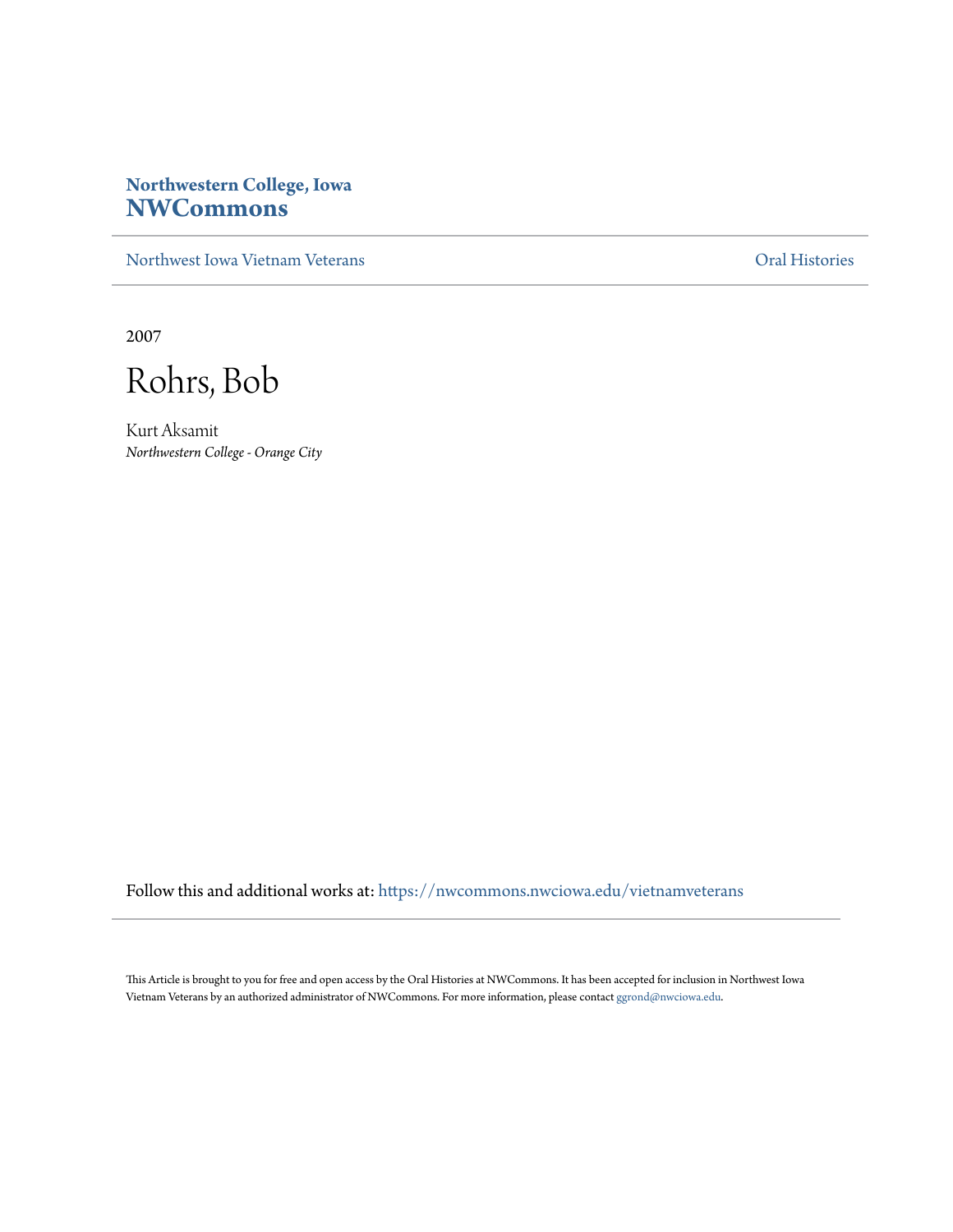Narrator"s name: Kurt Acktonate Length of interview: 83:43 Date of interview: 4/12/2007 Place of interview: Orange City, IA Interviewer"s name: Bob Rohrs For: Northwestern College, History 351: America and the Vietnam War

- KA: Yeah, to start off with a little background: where you grew up, high school...
- BR: I went to Alton Public High School, got out of high school, went to work for the Sioux County Highway Department for one year, got drafted in, well, let"s see, what was that, Bev [directed toward wife Bev], about November?
- Bev: What do you mean? What about?
- BR: November of '65…
- Bev: '65. Right
- BR: And served for two years, got out in November of '67.
- Bev: Right.
- BR: Was in Vietnam for 12 months. Anyone else?
- KA: Okay. What was some of the feelings…I see you got drafted. How much were you following the Vietnam War up until around '64-'65?
- BR: When I got drafted and when I went, they were taking 18 guys a month in the draft.
- KA: So did some of your other close friends get drafted too then?
- BR: Yeah, There was a couple, three, four from the same town of Alton.
- KA: Okay. So you said you got drafted in '65. What year did you graduate from high school?
- BR: '63, I believe it was.
- KA: "63. Okay. Being drafted from Alton, what was some of the local perception of the war? Of "65, it was slowly growing, I guess you could say.
- BR: Yeah, I don't know. What do you want?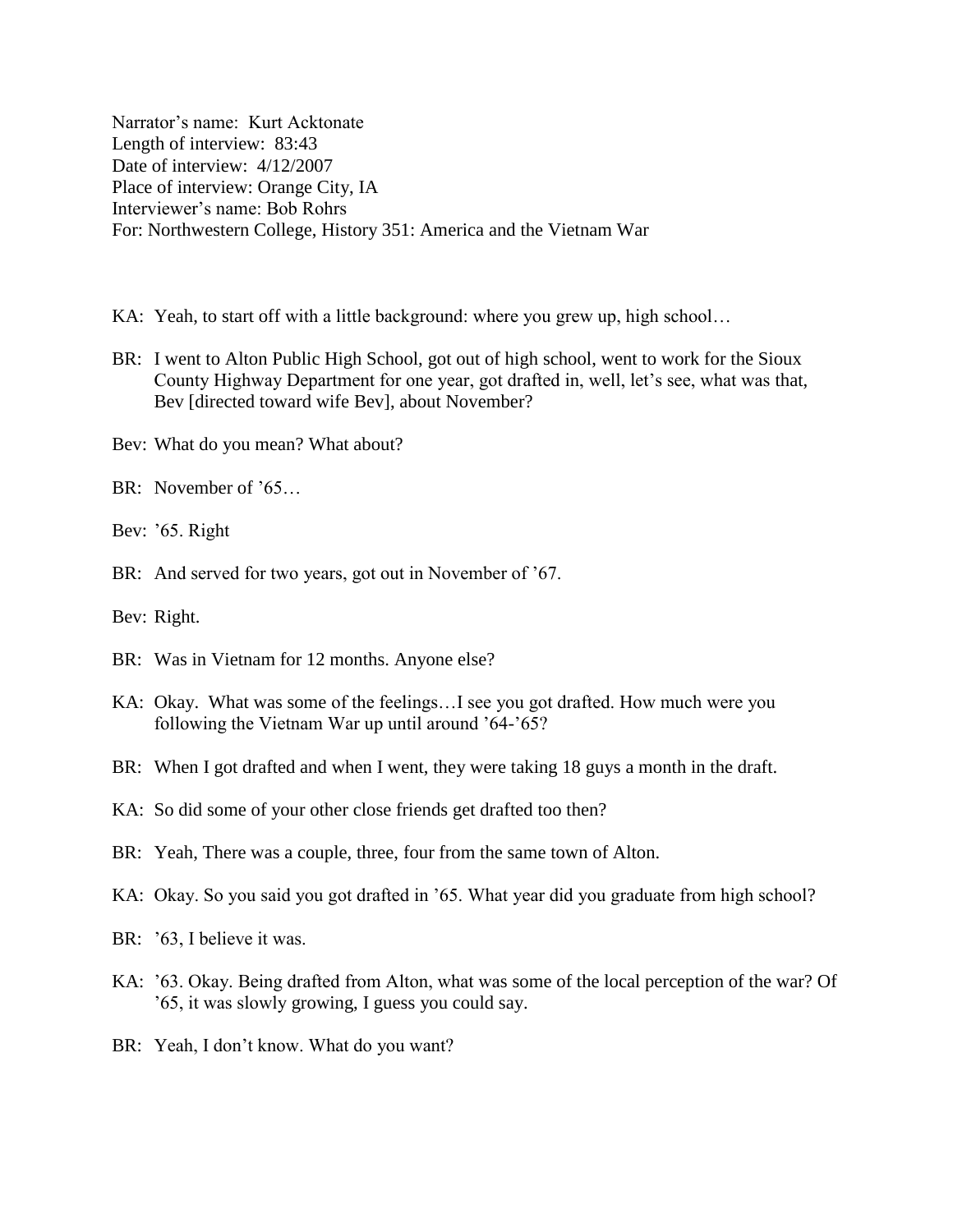- KA: Just you know, kind of some of the ways people think about the Iraq war now, what was the overall feeling in '65?
- BR: They kind of felt then like they do now. That it was a lost cause, but they were over there for stopping communism at that time.
- KA: What did some of your friends… you have any close friends that were also drafted?

BR: Yeah.

- KA: They did? How was, kind of your feelings with that?
- BR: Some of them went the same day I did. Some of them went to Korea and different places. Some of them didn"t all go to Vietnam.
- KA: Okay. Yeah, then you said you served the one year, what?
- BR: Over there.
- KA: Okay. The basic training, that lasted six months, right?
- BR: Basic training was in Fort Leonard Wood, Missouri and that lasted eight weeks.
- KA: Okay.

- BR: And then we went from there to Fort Bliss, Texas, Air Defense, Missile Defense Base, and we took eight weeks of training there, advanced training in Fort Bliss, and then they shipped us to McGregor Range which was at Fort Bliss also, but it was in the desert. We served there for eight weeks training, more training. And then they brought us back to Fort Bliss and we were stationed on Biggs Air Force Base. The air force gave that to the army for training and we trained for eight more weeks before we went over.
- KA: Okay. So that was three sessions of training then?
- BR: That was 24 weeks total before we went over to "Nam and eight weeks of basic on that yet.
- KA: What was kind of your impression of the training, the way they got you prepared for that?
- BR: Well, we thought yeah, we were going to Vietnam, that was a jungle and they had us in a desert for training. But it was for different stuff. It was for convoys and stuff like that, that we would be in over there for support for convoys. And we got into the quad 50 machine<sup>1</sup> guns. That's four 50 caliber machine guns on a turrent. You sit in that and it's operated with a motor and a generator and you sit in there with a little stick, like an airplane, and you

<sup>&</sup>lt;sup>1</sup> Refers to the M51 quad .50-caliber machine gun, a weapon often used in the Vietnam War. This machine gun was powerful against low-lying aircraft as well as ground targets.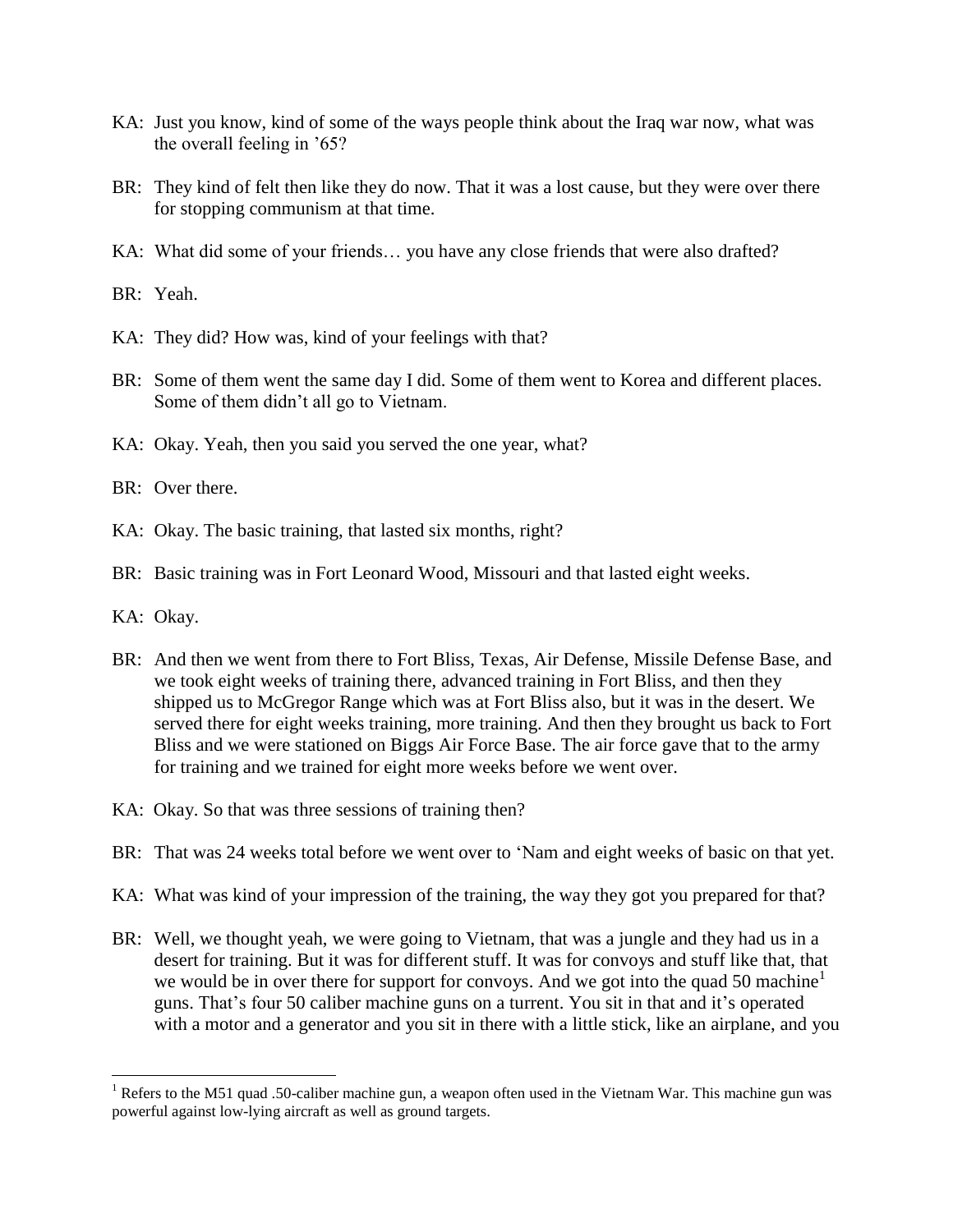could turn it, go up and down with the guns with that. And then we did a lot of artillery, support for artillery batteries out in the jungle and clearings. We'd give them support.

- BR: Bev, give me another one [referring to food?]. You can tell your friends the one you interviewed was [inaudible].
- Bev: You'd be eating more tonight than you did through your whole time in Vietnam.
- KA: Anytime if you want, if you need to take a break or anything, just let me know.
- BR: No, that's fine.
- KA: I should have asked this earlier. You told me you were in the fifth army? What battalion, whatever, what regiment?
- BR: We were in the 71<sup>st</sup> artillery and it was, let's see here [looking at papers] let me find this a minute...We were in the fifth battalion,  $71<sup>st</sup>$  artillery,  $71<sup>st</sup>$  artillery, D battery. And then when we were over there, we got overrun twice and I got the Purple Heart<sup>2</sup> and Silver Star<sup>3</sup>. When we got there first, we went over in a ship, troop ship. That took three weeks and then when we landed and we went to Long Ben. That was a temporary base camp for us. It had six or eight men tents and then after we were there for about three, four, five days we had to go back to Saigon and unload the ship with all our equipment. After that all got done, we all separated and went different ways, gave different battalions support. We went up and down the coast of Vietnam. We were at Phu Cat and from north to south we were along the whole coast. We were out in the field most of the time over there. Once in a while we would be in the field for about eight, nine weeks at a time and then we"d come back in and they'd give us a week's duty, like supporting an air force base that the  $C130s<sup>4</sup>$  would bring supplies in and stuff and give them support.
- KA: Okay, so that was mostly your mission then, was to supply the...
- BR: And then we did convoy duty. Give convoys support. That was hauling fuel and supplies.
- KA: Were those convoys mostly during the day, or would you do those at night?
- BR: Most during the day.

- KA: How many guys did you have in a convoy usually?
- BR: How many vehicles probably? Oh. Yeah, I really can't tell you. I stole twelve, fifteen vehicles and our quad 50s, we put them on the back of a deuce and a half<sup>5</sup> truck and then

 $2^2$  The Purple Heart is an award given to soldiers in of the U.S. Armed Forces who are wounded or killed in action or die of wounds received in action. It is a combat decoration.

<sup>&</sup>lt;sup>3</sup> The Silver Star is an award given to solder of the U.S. Armed Forces who displays "combat valor."

<sup>&</sup>lt;sup>4</sup> Refers to the Lockheed C-130 Hercules, a military transport aircraft used to bring supplies to troops.

 $<sup>5</sup>$  "Deuce and a half" was a nickname for the series of M-35 cargo trucks.</sup>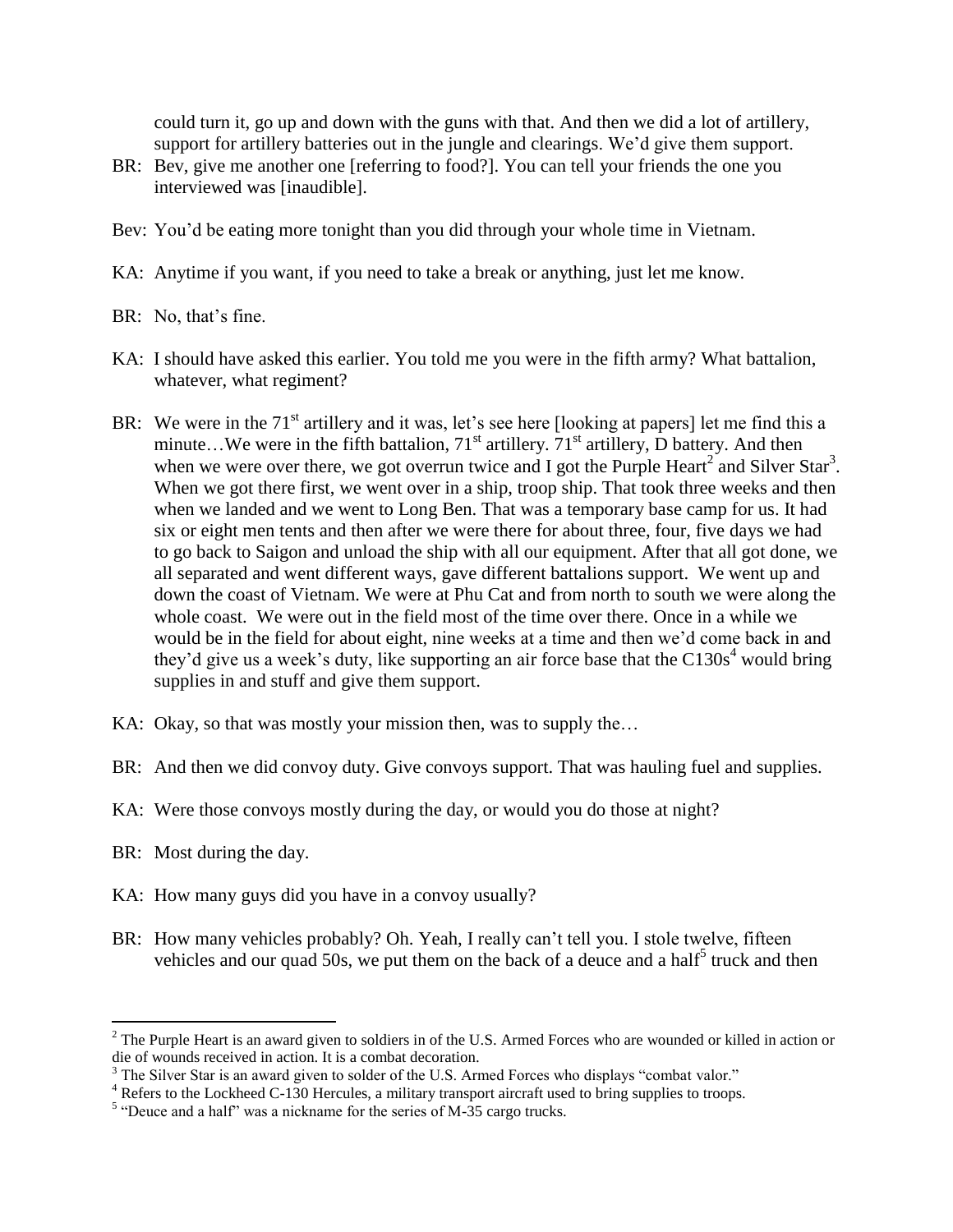we"d have them spread through every fourth or fifth vehicle. Sometimes there"d be twenty vehicles in a convoy.

- KA: Along the coast, was that where...
- BR: [Looking at map of Vietnam] Oh let's see here, where's Saigon at, down here someplace? Here's Saigon. And then we'd be all...we were at Phu Cat, Bien Hoa, Hai Cau is over here, I believe. Wherever. We were pretty much all over.
- KA: All in South Vietnam?
- BR: Yes. And we were in some north, up north too somewhat.
- KA: What, I guess to go back to, when you're getting ready to go over there in '65, on that three week trip, what was, I guess, some of your feelings going over?
- BR: [Laughs.] A lot of guys got seasick.
- KA: Seasick?
- BR: Yeah. I don't know what to say about the feelings. We didn't feel very hepped up about it.
- Bev: How you doing, Bob?
- BR: Give me another one.
- Bev: Here, I got some right here.
- BR: So anyway…
- KA: What was an average day like then, when you were over there?
- BR: If you were in the monsoon season  $6$  it rained all the time. An average day you'd just pull guard duty and everything and once in a while, one of us would get picked that if we were pulling support for an artillery battery, well, sometimes they"d pick us to go out in the jungle at night for an outpost, just to be out in the jungle to see if anything was coming in.
- KA: How many times did you encounter Vietnamese when you're out there patrolling?
- BR: The enemy?
- KA: Yes.

 $\overline{a}$ 

BR: How many times?

<sup>6</sup> Vietnam has a tropical monsoon climate. From May to September the south monsoons control the area, and from October to April, the north monsoon affects the country.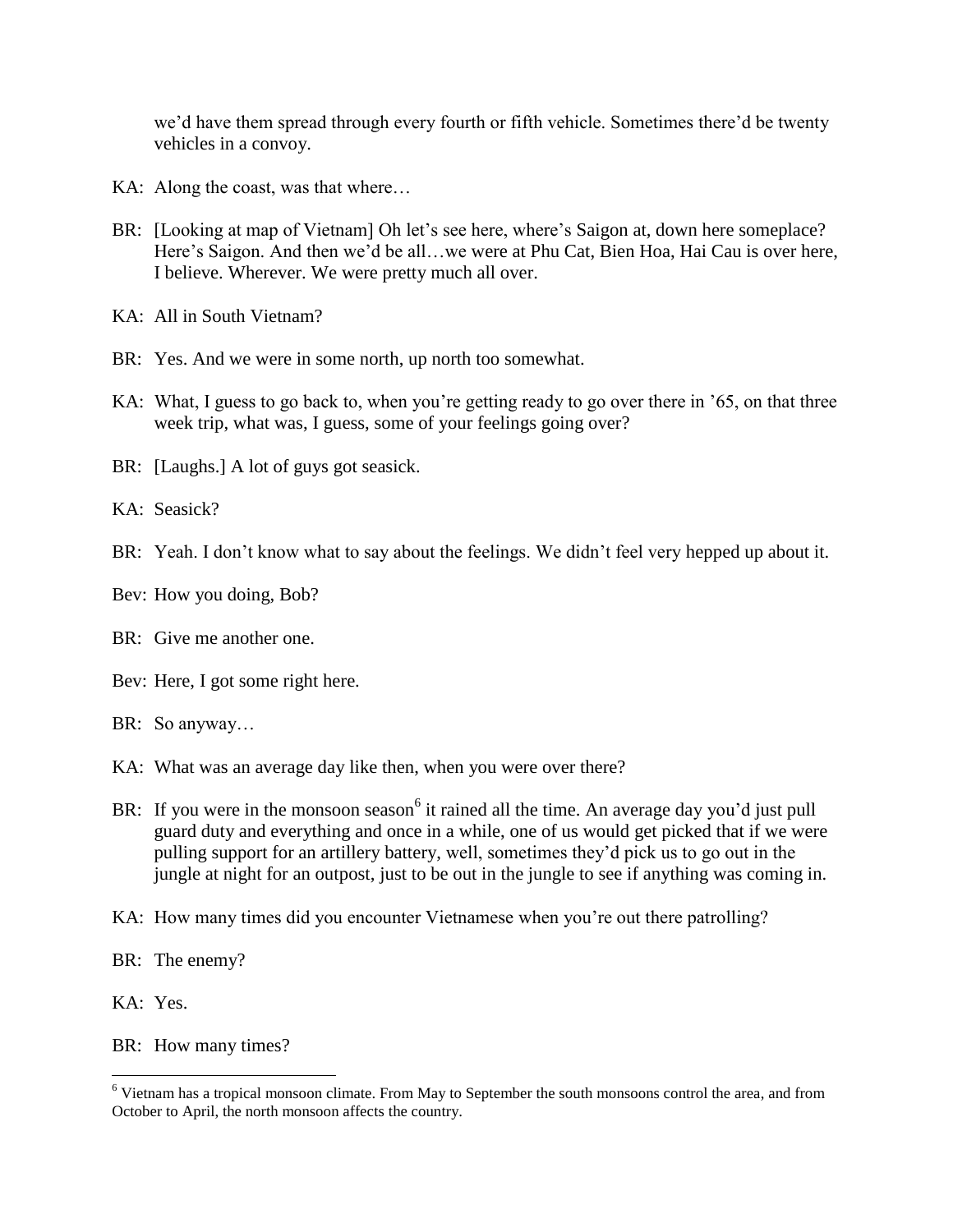- KA: What do you say, on average?
- BR: I don't know what to say about that. Probably weekly we'd make contact with them. Sometime within a week.
- KA: Going off that, was there any Vietnamese that worked with you, South Vietnamese that would be
- BR: We had quite a few Vietnamese that were fighting with us, that'd volunteer to do that, that would change over and be on our side, just like they are now over in Iraq.
- KA: Was there a lot of instances where you found out where there would be South Vietnamese working for the U.S. and then go back and work for the North?
- BR: We had, one time, we were pulling guard support for an Air Force base and the barber that cut our hair, he was the enemy but they didn"t know it. He"d step off…steps like from the main gate to the ammo dump, and the mess tent or the  $CQ^7$ , and then one time just before morning, we got mortared and we found him dead. The barber, yeah, he was the enemy. In fact, I got pictures of him.
- KA: Really?
- BR: Yes.
- KA: We could look at those later. That would be interesting to see.
- BR: So, yeah. I got this write-up on that Silver Star and stuff if you want to read that or whatever.
- KA: Yeah. How did you get that?
- BR: Well, I'd probably let you read that. That'd be better yet. We got overrun one morning and we had to pull back and I just stayed in the foxhole and drug one of the guys, one of the guys got shot in the leg.
- KA: So, was there quite a bit of, obviously quite a bit of fire going on around there and stuff?
- BR: Yeah, there was a lot of, oh I suppose, God, I really don't remember anymore how many Viet Cong there was-probably a couple hundred.
- KA: Where was this? Where did this take place?
- BR: I think at Phu Cat.

 $<sup>7</sup>$  Stands for charge of quarters. This was an officer in charge of a unit headquarters at night.</sup>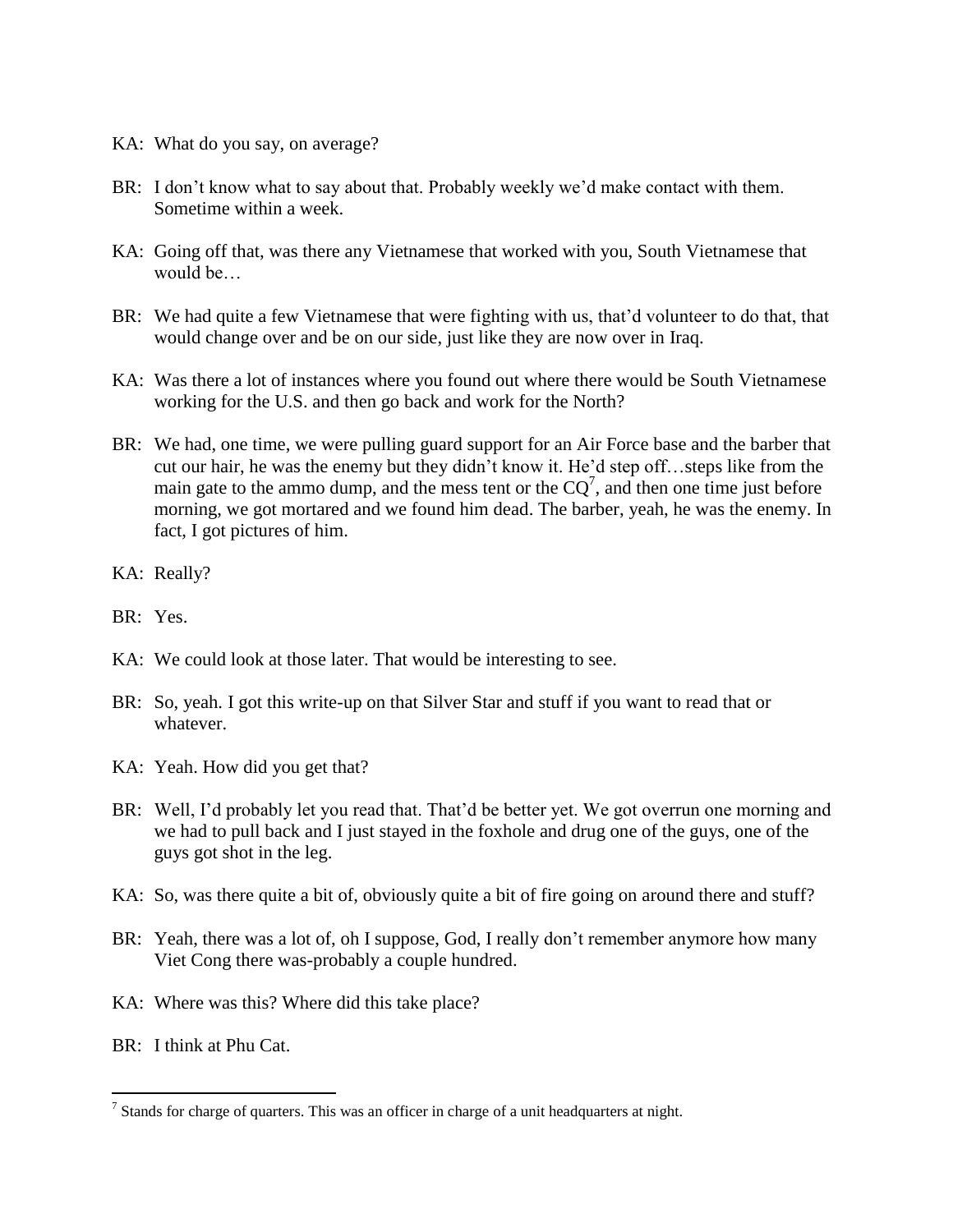- KA: What were some of the feelings you had after you did that?
- BR: Yeah, I don't know what to say. I don't know how to describe that.
- KA: Then you said you also won the Purple Heart?
- BR: Yes. Got [inaudible 17:50].
- KA: Are those some of the pictures that you took over there?
- BR: Yes. I'm going to try and find, quick a minute, that barber. See, some of these...They'd airlift us out with  $Chinook<sup>8</sup>$  helicopters, that's the one with two propellers.
- KA: Oh. Okay. That's the big ones then?
- BR: Yes. I'm going to get a better picture of it in a minute for you. [Looking at a picture of a helicopter.] See, this is a helicopter. That's a hole where there's a wench and they hang those mounts from the bottom. That's kind of hard for you to...there's a Chinook one.
- KA: Okay.
- BR: See and those quad 50s, there's the mount you sat in, there's four 50-caliber machine guns on them. That whole pallet there was ammo for the 50s.
- KA: How long would something like that last then, a big pallet like that?
- BR: They could shoot thirteen hundred rounds a minute if you had all four of them going. See, this was when they were on a deuce and a half truck. [Looking at picture.] Just a second here. This was, one time we were pulling guard duty and we got mortared early in the morning and there was a Vietcong trying to climb up this here deal and shoot an RPG<sup>9</sup> at us. Needless to say he didn"t make it. We pretty much shot that all up. You can see all the places where the bullets hit.
- KA: Was that just the entrance gate or something?
- BR: Yeah. The entrance gate…and this was one of the air force bases we got overrun…That bunker, you can see how it got hit. The roof and see that one"s caved in.
- KA: Oh wow. Did you have a lot of  $-$  I see a rice paddy there  $-$  were those pretty much all over the place?
- BR: They were what?

 $\overline{a}$ 

KA: Those were rice paddies.

 $8$  The Chinook was a multi-mission, heavy-lift transport helicopter.

<sup>&</sup>lt;sup>9</sup> RPG refers to rocket propelled grenade.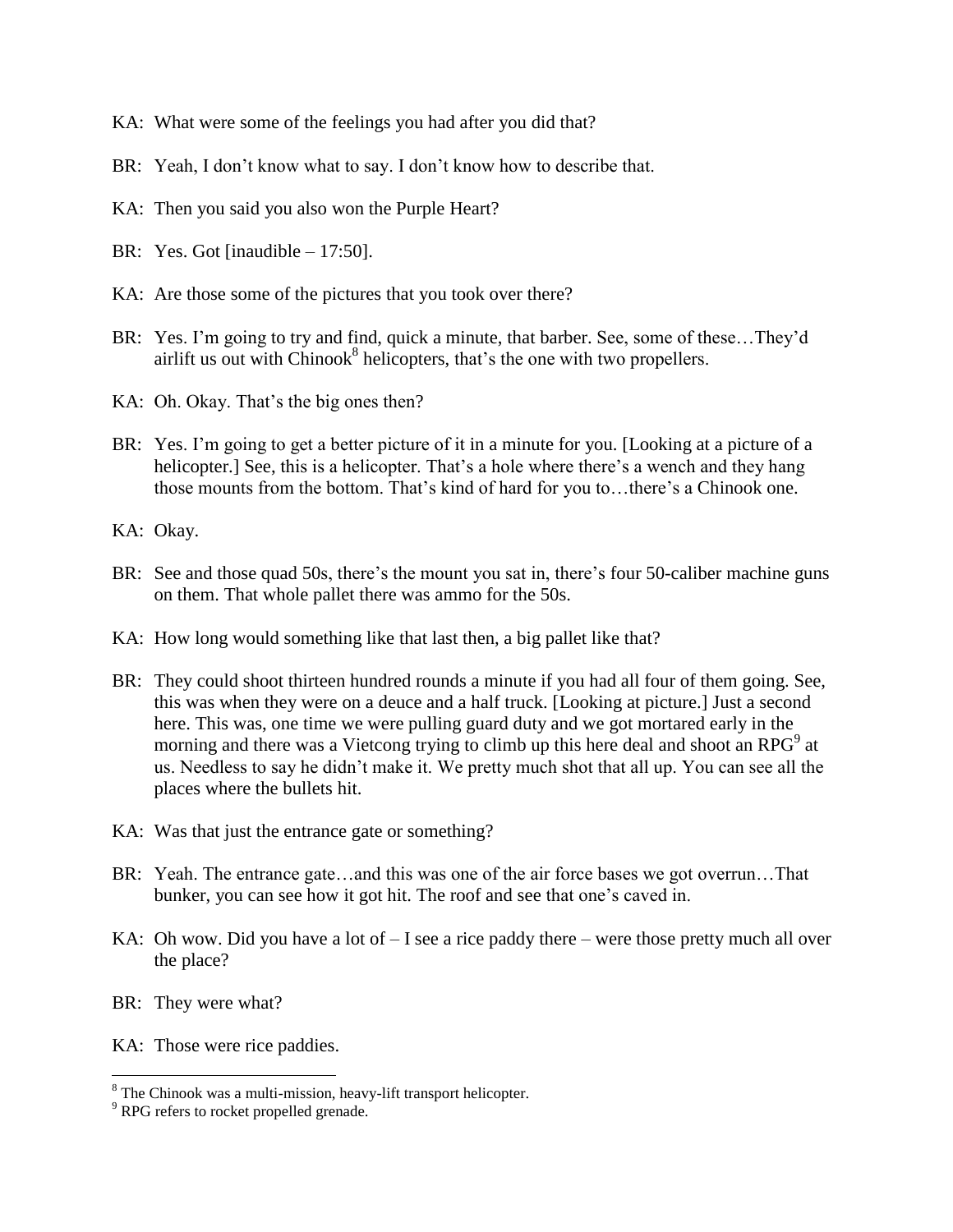BR: Yeah. A lot of them were rice paddies. And we had some little friends once in a while where we were on air force bases pulling guard duty and then these little guys. [Looking at various pictures in a photo album.] This was, oh come on, let's see here, this doesn't show it. [Flipping through photo album.] See that's those 50s all tore down.

This might have been a village where we"re going through doing convoy support. [Looking at another picture]. That was a bunker that we had before, the guys before us had  $Playboy<sup>10</sup>$ in there. [Flipping through album.] Let's see here, this guy right here who's standing by me, his name was Jim Singer.

- KA: What did he do?
- BR: He was on a twin forty duster<sup>11</sup>. It's like a tank with two guns, with a turret that you sit in and his whole crew got wiped out. He was the only survivor for that one. [Looking at another picture.] This was back in base camp when I went back for  $R\&R^{12}$ , for five days R&R. Then I was getting that Silver Star then.
- KA: How long did the R&R last then?

BR: Five days.

- KA: Five days? How often would you get that?
- BR: Oh, once a year. Then once in a while you could go on a, like, a three day R&R and that was like to Thailand or something like that, someplace closer. We – me and another buddy – went to Tokyo on our five days R&R because we had a buddy that got hurt and he was over there in the hospital in Tokyo. [Looking at foreign currency.] That's some of the money that they got over there.
- KA: How much money did you have over there and how…Did you get paid?
- BR: Oh, I sent most of it home. We never got much money then.
- KA: Just enough to…

- BR: Well, they never paid much. I don't know what it was. One hundred fifty dollars a month maybe or something like that.
- KA: What were some of the bigger towns like that you went through?

<sup>&</sup>lt;sup>10</sup> *Playboy* magazine, an American men's magazine that features pornography.

<sup>&</sup>lt;sup>11</sup> A Twin-40 "Duster" is a self-propelled, anti-American tank engine that supported ground troops.

<sup>&</sup>lt;sup>12</sup> Stands for rest and relaxation or rest and recuperation.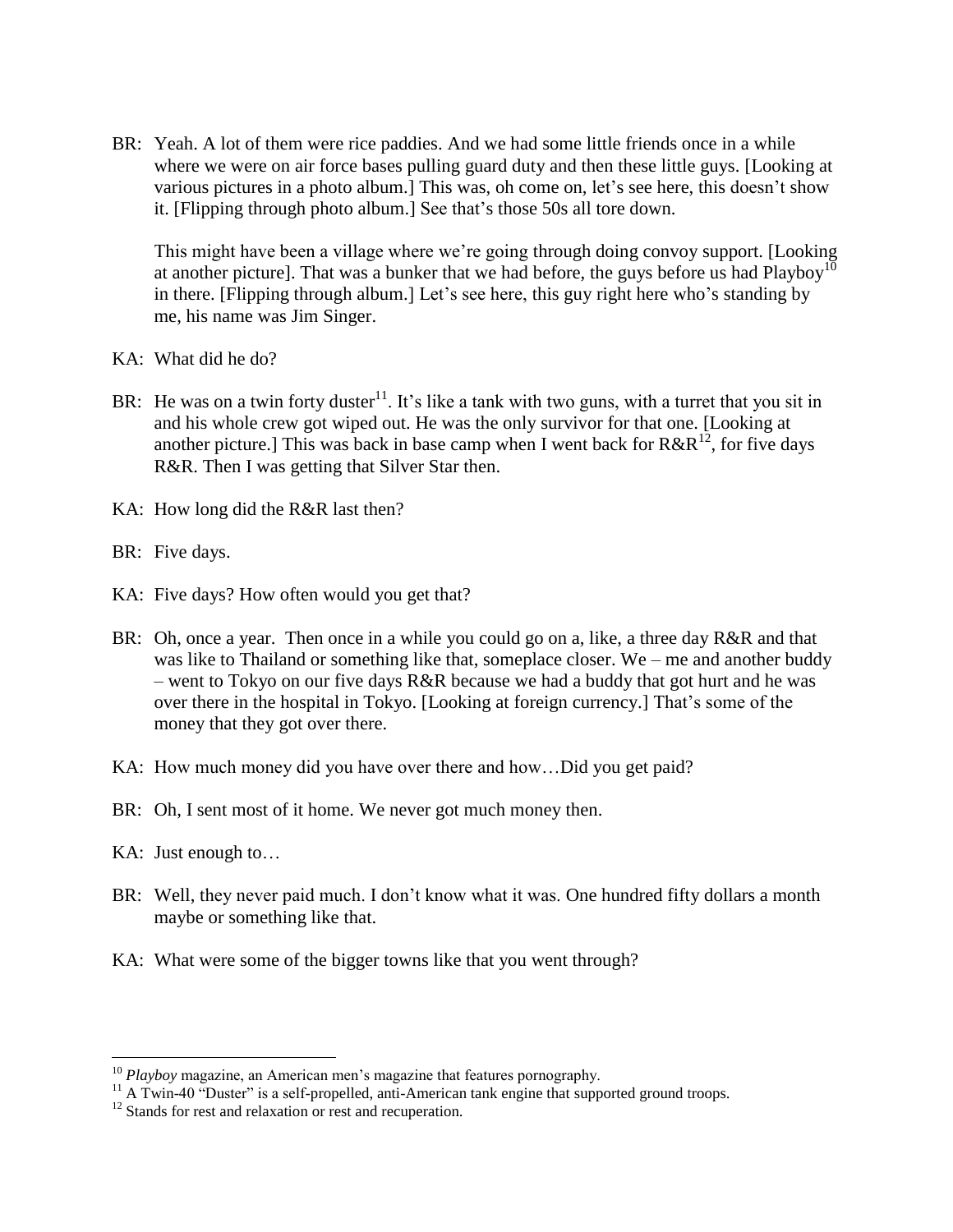- BR: Most of them are just villages. The bigger ones, like Saigon… [Looking at picture.] See now this was a homemade shower, had a barrel up there. We"d fill that in the morning and it got so beastly hot over there that by night when you wanted to shower, it was warn.
- KA: That worked.
- BR: Yeah.
- KA: Would you take a shower then every day or every other day?
- BR: Yeah, when we could. Some days we didn"t get one for a whole week, when we were out in the field and once in a while… [Looking at picture] This one here, you can see this one got hit, this one here got all hanged up inside. There's the barber.
- KA: Oh, that's him?
- BR: Yeah. I want to find something else here, Bev.
- KA: So he was a  $VC^{13}$  right?
- BR: Yeah, he was a VC.

- KA: How was the overall, kind of thinking, like that how much, you know, you probably couldn"t trust a whole lot of people then.
- BR: Not really. Just like Iraq. You don't know who the bad guy is. That is for sure. I want to show you some more pictures. There"s bomb craters. Some of the smaller ones that a lot of these...see, those are the  $C130s<sup>14</sup>$ . That was on one of the air force bases where we gave them support, guarded it for relax, you know, from being out in the field so long. That's a bomb crater too, when the  $B52s^{15}$  dropped the five hundred pounders and the thousand pounders. When we were out in the field like that, a lot of times you could get in an old bomb crater and get cleaned up a little bit but you usually had to wear your shoes because those bomb craters had shrap metal in them. You didn"t want to get cut, not over there anyway. You"d get an infection.
- KA: How, like dry rot and stuff, did you ever have any of that?
- BR: Yeah. That was bad. We usually didn't wear underwear because that'd just rub you raw so a lot of guys just wear their fatigues. [Looking at another picture.] That was the kind of bunker we had when we were out there with the quad 50, just a small foxhole. See, there's a picture of it on a deuce and a half truck, a quad 50.

<sup>&</sup>lt;sup>13</sup> Viet Cong, the colloquial name of the People's Liberation Armed Forces. The Viet Cong was the military arm of the National Liberation Front.

 $14$  Refers to the Lockheed C-130 Hercules, a military transport aircraft used to bring supplies to troops.

<sup>&</sup>lt;sup>15</sup> The B-52 was a long-range heavy bomber used in the Vietnam War.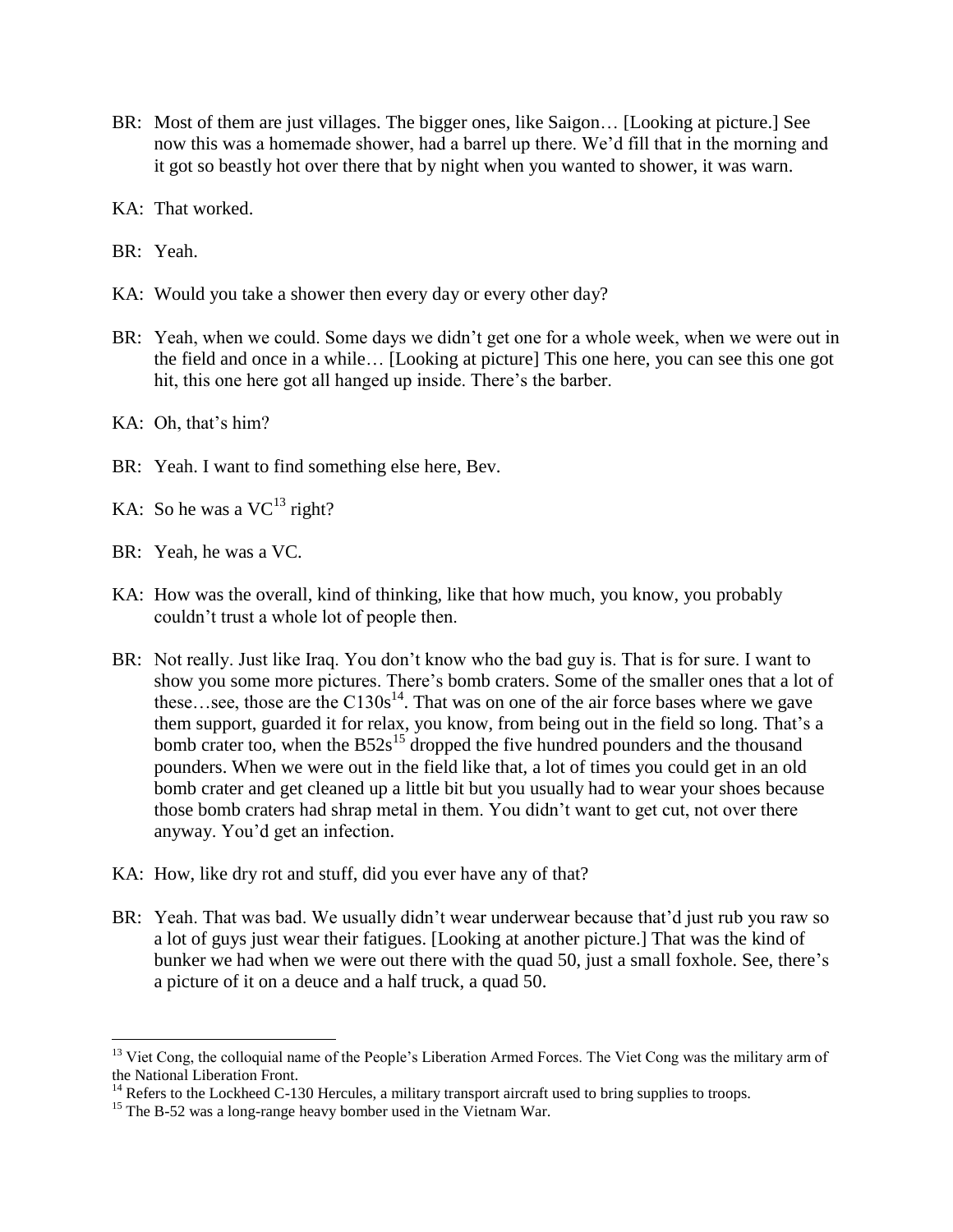KA: Oh, that's the...

- BR: Sitting on a deuce and a half truck.
- KA: Okay, that's what you used to shoot then?
- BR: Yes. And what we used for convoy duty. See here's some better pictures of it sitting on the truck.
- KA: So, what was like, I know you kind of said it, what was an average day like with this? What exactly would you do with that then?
- BR: Well, when we were just sitting, just pull guard duty. We'd have to sit in the mount or be by it.
- KA: What were some of the things that you protected, like the air bases and camps?
- BR: Air bases and the camps. We were even there, I forget what base it was, we even pulled guard duty when Bob Hope was over there. We were about four blocks away and couldn"t see him. [Laughs.] We couldn"t go see the show.
- KA: When was, probably the times when you guys would get attacked or ambushed the most?
- BR: Usually when they would attack it would be at sun up, real early morning. They"d mortar you first and then they"d come in running.
- KA: You know why they did it in the morning?
- BR: No, not really. Probably you'd be less alert, some of you'd be sleeping. [Looking at a picture.] See here you can see this one was just landing. It had reversed the engines, see how the dust flies?

[Talking to Bev] Bev, you got a wet rag or is it all pretty good?

- Bev: It's really pretty darn good. Just don't touch it.
- KA: You mentioned Bob Hope. How-was he over there? Did you ever get to see him then?
- BR: No, just a couple times we could see him with our binoculars or something, but it just had to hit it wrong where we never got off to see a show. We were always pulling guard duty or somewhere else. To help your report or whatever, you want a couple pictures?
- KA: Oh, I can maybe when the interview's over.
- BR: I can give you a couple and you can take them along and you can keep them if you want to.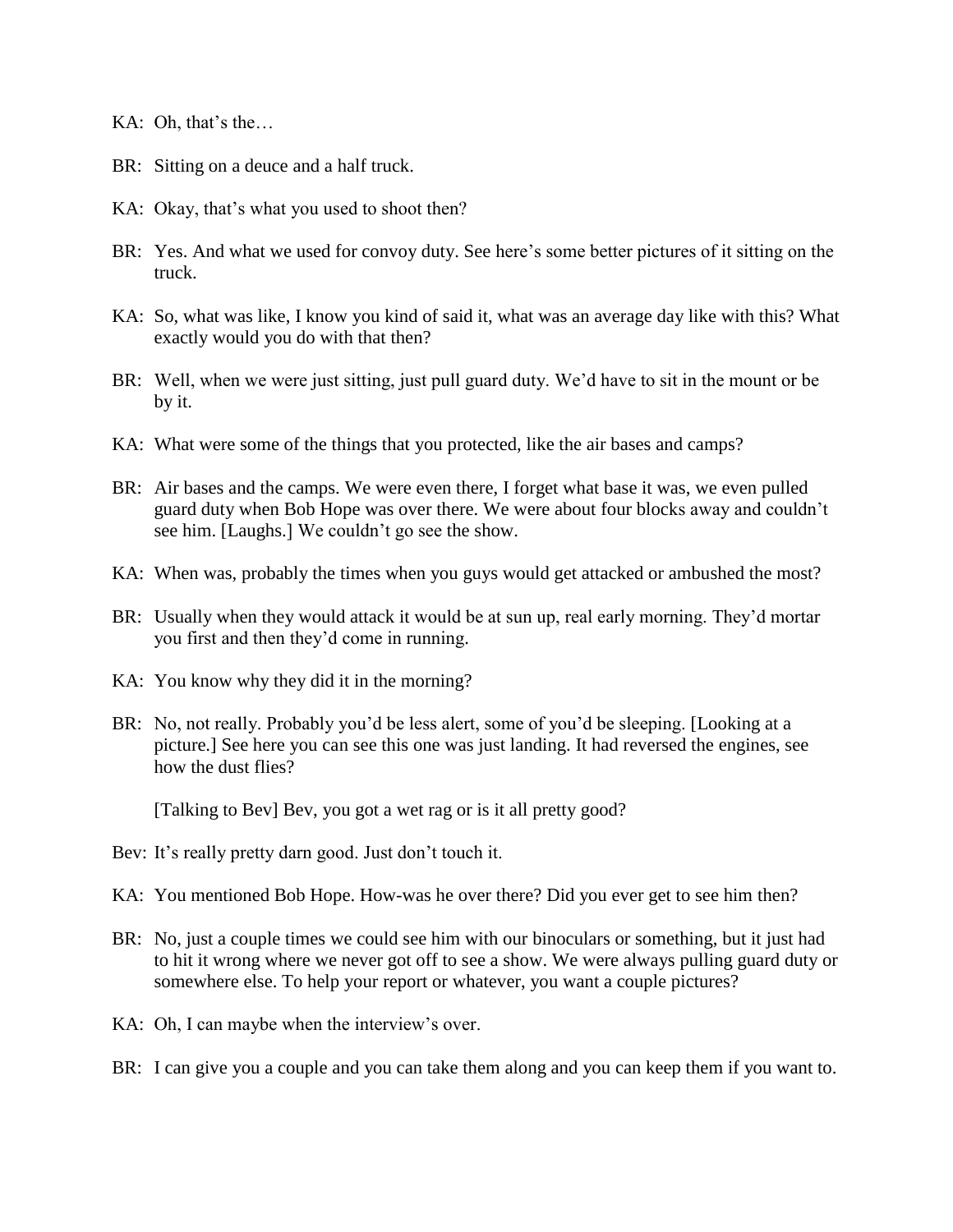- KA: Okay, Yeah I might, I don't know if...
- BR: And then you go and have your teacher, your professor something, you say quad 50, he'll never have any idea what it's about.
- KA: Yeah, that's true. It's just a recording.

How much access did you have to TV or communications with people back in the States?

- BR: None.
- KA: None?
- BR: We could write letters and then the choppers would get in once a day or every other day unless they had too much ground fire, then they wouldn"t come to bring supplies and stuff and then if you wanted to write a letter, you"d write it and then give it to them and they"d mail it. When I was in Tokyo, then I called home.
- KA: You did?
- BR: Yeah. And there was places in Vietnam too if you got the right places where there was telephones, you could call home.
- KA: Was that through ham radio<sup>16</sup> or was that direct..?
- BR: It was like what?
- KA: I guess I heard some people calling through a ham operator<sup>17</sup>, where you'd call, and then there"d be an operator and then they would convey to the person back.
- BR: I know when you called, you got an operator and it was tough getting through to them because they were Japan or… they couldn"t understand you very good. It took quite a while to get through what number you were calling, but in Tokyo, it went real good that way, calling home.
- KA: Who did you get letters from then mostly?
- BR: Mainly my parents and sister and friends. Then mom always sent me packages over there, care packages.
- KA: Like cookies and stuff?

 $\overline{a}$ 

BR: Yeah, cookies and stuff like that.

<sup>&</sup>lt;sup>16</sup> "Ham radio" is a nickname for amateur radio.

<sup>&</sup>lt;sup>17</sup> "Ham operator" is a nickname for the operator on an amateur radio.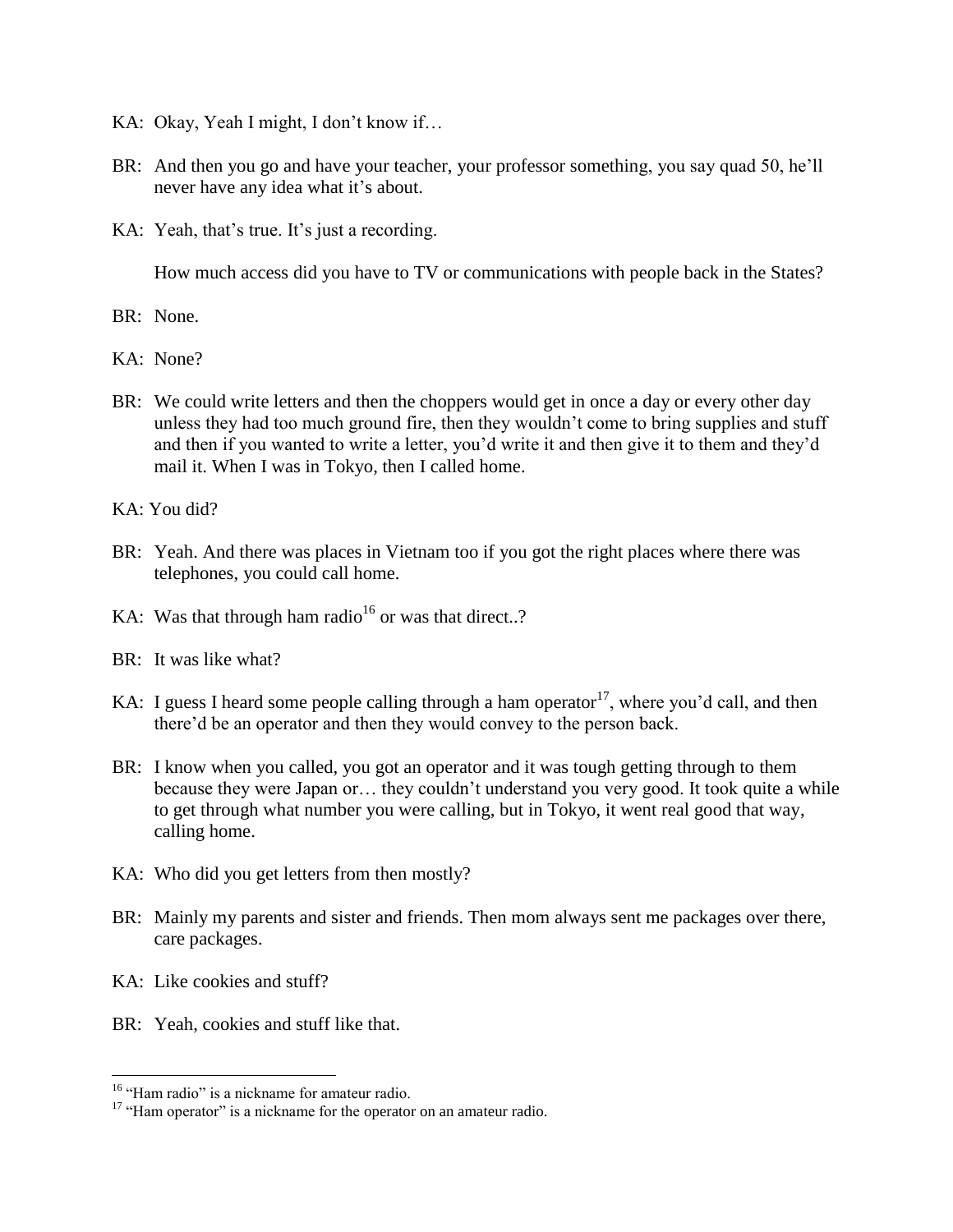- KA: How much of the media-I guess in '65 to '67, there wasn't much protests and stuff?
- BR: Yeah, it was bad back home then.
- KA: Yeah, I guess it really picked up in '67-'68.
- BR: Yeah, it was bad because we had some colored guys that were in our outfit.
- KA: Yes.
- BR: They were really good guys and they didn"t think too much of it then either about the protests, a lot of it was racial and stuff like that. No, it was pretty bad back home.
- KA: How did that affect you and the guys?
- BR: Well, when we got back, like in California, when we got issued out, our physical and stuff, then you"d get off the plane and they"d call you baby killers. They"d be standing by the fence, they had fenced off when the plane had landed.
- KA: That was another thing I had to ask, was about…you came back in "67, so you came in, was it Oakland? Or where was it in California?
- BR: I think so, yeah, Oakland.
- Bev: I think it was Oakland, Bob.
- BR: Yeah, it was Oakland because the way it worked, we went over on a ship, and if you went over on a ship you got to fly home. But some of the guys that were not so fortunate left from Seattle or whatever. They flew from Seattle over there and then some of them had to take the boat back. It took us 21 days. Two weeks from San Francisco, from San Francisco it took two weeks to get to Okinawa, and we docked there and then we got to get off the ship for about six hours, about that long, and then we got back on and it took the week to get the rest of the way to Vietnam.
- KA: How was the difference in feelings from when you left, the week you left compared to the week that you were there.
- BR: After you were there a week?
- KA: Yeah, compared to when you left?
- BR: I don't know how to really explain that. We just thought it was a lost cause. The military really don't tell you much when you're over there like that. I mean what good you're doing or whatever. The only thing…news media wasn"t as much of it then as it is now. We had some guys over there that were not so much with us but they were out and about.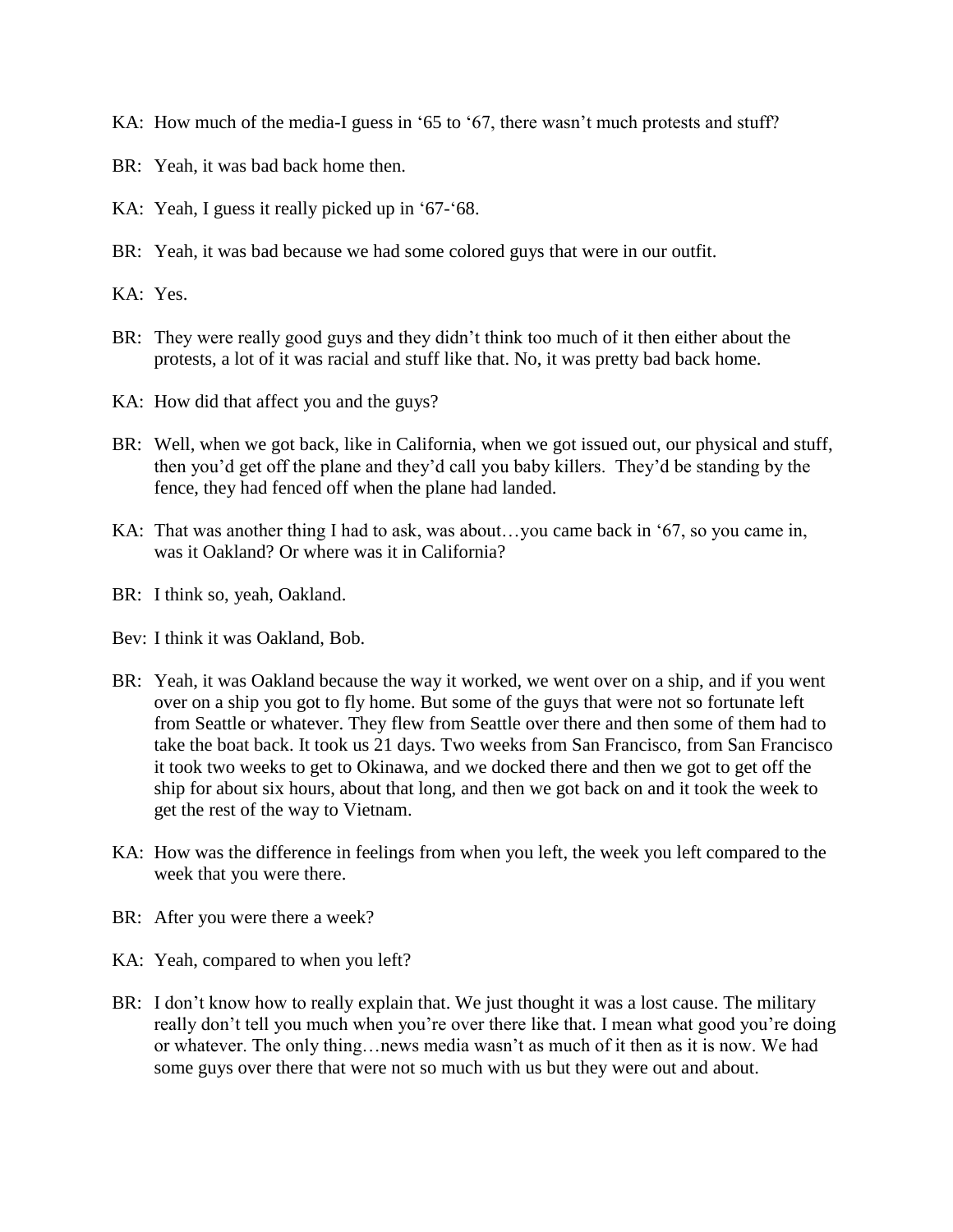## KA: Like newsmen and stuff?

- BR: Yes.
- KA: So I guess that was…Vietnam being Communist, what was your overall feelings, that it was a lost cause?
- BR: Well, I guess not really totally. I guess we did do good, more good that a guy really realizes. The bad part about it is when they had the fall of Saigon, you know, when it was over and all those hundreds of mountain men-people that were with us, helped us and stuff, the Vietcong killed all of them because they helped the Americans over there.
- KA: There was something a couple weeks ago about some improvements that, have you heard, I don"t know, have you kept at all up to date about Vietnam, of their improvements or anything about the country at all, since leaving?
- BR: Well, I've heard a while back that they were going to make a tourist thing out of it for the United States or anybody to go over there to tour and stuff. And I guess they even got problems with kids getting limbs blown off with land mines that never got dug up and stuff.
- KA: They started getting hotels, motels, more tourist attractions.
- BR: Yeah, and they are getting into that quite a bit, I guess. And even now we have…I got a couple Army buddies I still get together with every year, at least once, sometimes twice a year. One"s from Ohio, one"s from Michigan, and we have a reunion every year. Our battalion, we get together, different parts of the United States.
- KA: Is that through the American Legion?
- BR: No, it's just an organization. They started it with a few came, and more came and more came. It's mainly an organization. We can pay dues and stuff for... Well, let's see, it's going to be…Where is it this year, Bev?
- Bev: It's going to be down in Indiana.
- BR: It's going to be in Indiana this year.
- Bev: It's the Quads, Searchlights and Dusters.
- BR: It's called Dusters, Quads and Searchlights.
- Bev: And Dusters.
- BR: And Falcons. The Quads is these machine guns. The Dusters were the track outfit with the twin forty guns on it.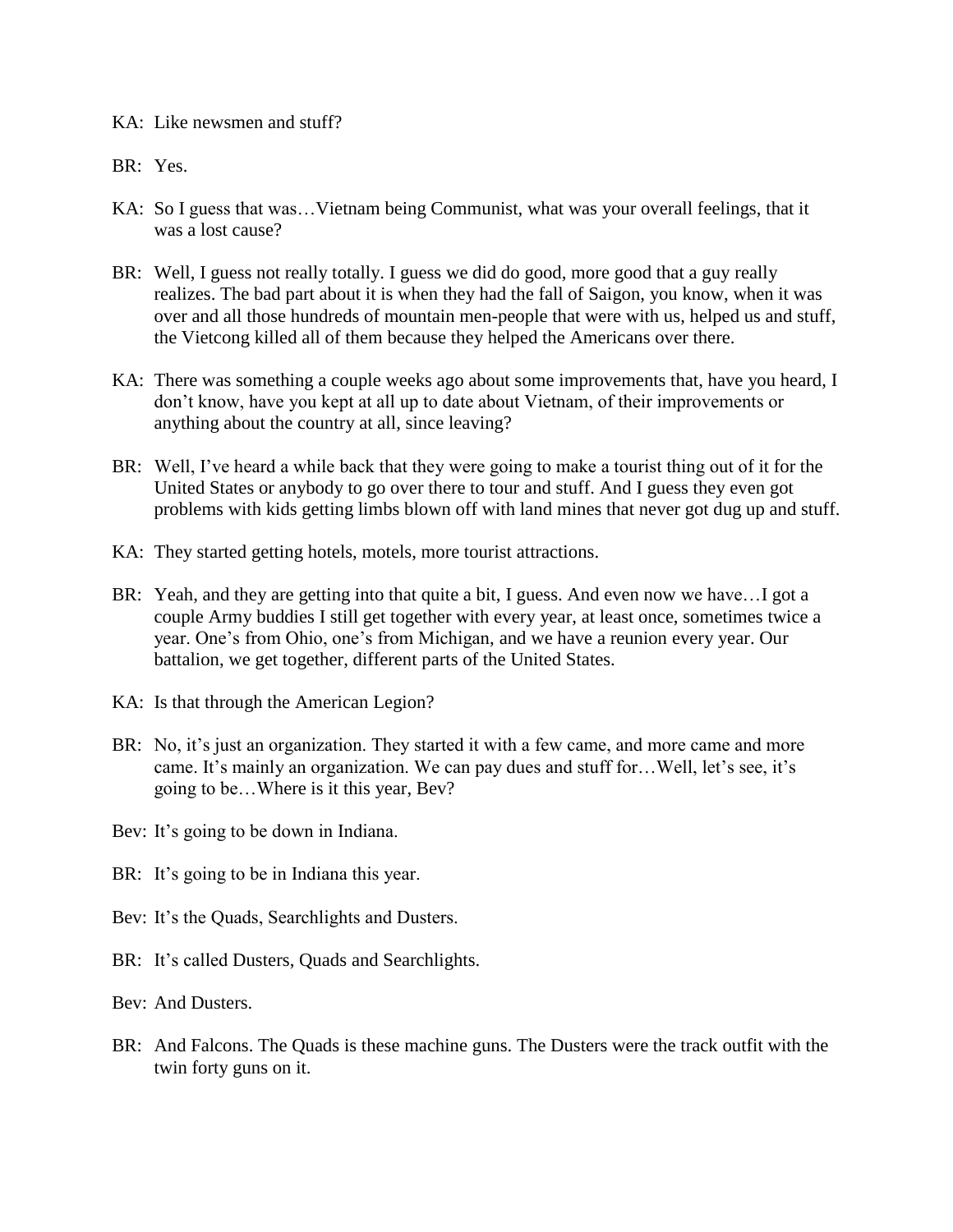KA: Okay.

- BR: Okay. And the Searchlights…they were a little outfit that went with us. They had a searchlight like this on a jeep, on the back. At night, if they wanted to light something up, they"d turn that on. That will light up the whole…but they never stayed on too long because that was a pretty good target. They'd want to shoot that out, but that's called Searchlights. We had them with us too.
- KA: So they were with you on convoys and stuff?
- BR: No, they wouldn"t do too much convoying, no. They"d mainly maybe guard duty on air force base.
- KA: What are some of the things that, you said you guys get together about every year then?

BR: Yes.

- KA: What are the meetings, like that you guys talk about?
- BR: One year I went to Branson.
- Bev: About for days.
- BR: And we had it in…went to a show. What was the name of it [talking to Bev]?
- Bev: It was very patriotic, the patriotic show. It was very good.
- BR: The patriotic show. And then we have a meal and they even have at the end of the week, then they have a meeting and stuff.
- Bev: It's mainly for support, you know, stress afterwards. I think some of the guys need to speak about it, some of them have to talk about it.
- BR: And then they go, wherever it is, they go to an army base or something. They get a tour and stuff like that.
- Bev: It's very emotional. Some men can deal with it in a much different way than others can.
- BR: One place we went, we had a service at the cemetery.
- Bev. Oh, yes. Unbelievable. That was really emotional.
- BR: Being as we were there, we had that and then presented the guy's wife with a flag and stuff like that.
- Bev: His grandchildren… that was very…that was our first experience. That was good.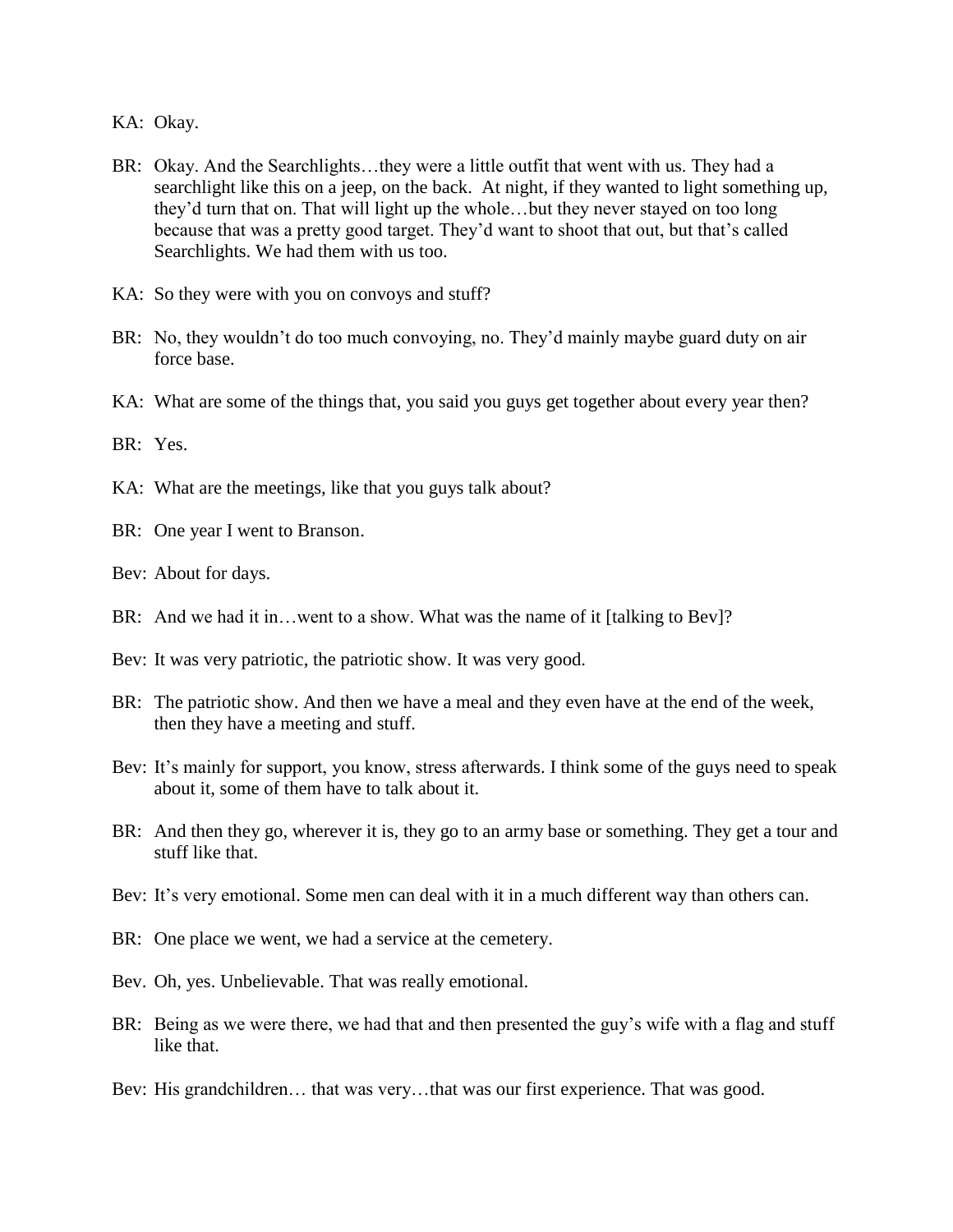- BR: She was about 60 years, you know, they were about 60 years old then. That's a long time ago but they had a program for that.
- KA: Was there any way that you shared some of those thoughts through journaling or anything like that?
- BR: Do what?
- KA: Did you ever do any of that because I know people who wrote books…
- Bev: I don't think he ever journaled daily through like a diary or anything.

BR: No.

- KA: Not over there or since or anything?
- BR: No.
- KA: We talked about some of the tourism and stuff, kind of going over there, some of the views and the movies and stuff. I don"t know if you"ve seen any of the movies about Vietnam or any war movies?
- BR: Some of them are pretty true to life.
- KA: Which?

- BR: Did you ever see any of them?
- KA: We watched some of them in class.
- BR: That one with John Wayne, "The Green Berets."<sup>18</sup> That's about how it happens.
- KA: It was like that? What about some of the newer, like "Platoon" and some of those?
- Bev: "Saving Private Ryan."<sup>19</sup> I had strict orders when I went. He says you don't ask any questions. He says because it's exactly what I went through. I said, okay we won't talk about it. Yeah, "Saving Private Ryan." Boy, you're really thin on these, aren't you Bob? [Referring to pictures in album]
- BR: No, but that "Private Ryan," that's in the Second World War though.

<sup>&</sup>lt;sup>18</sup> *The Green Berets* is a war film made in 1968 featuring John Wayne as the main character as a soldier in the Vietnam War.

<sup>&</sup>lt;sup>19</sup> Saving Private Ryan is another war film depicting the Vietnam War; it was made in 1998.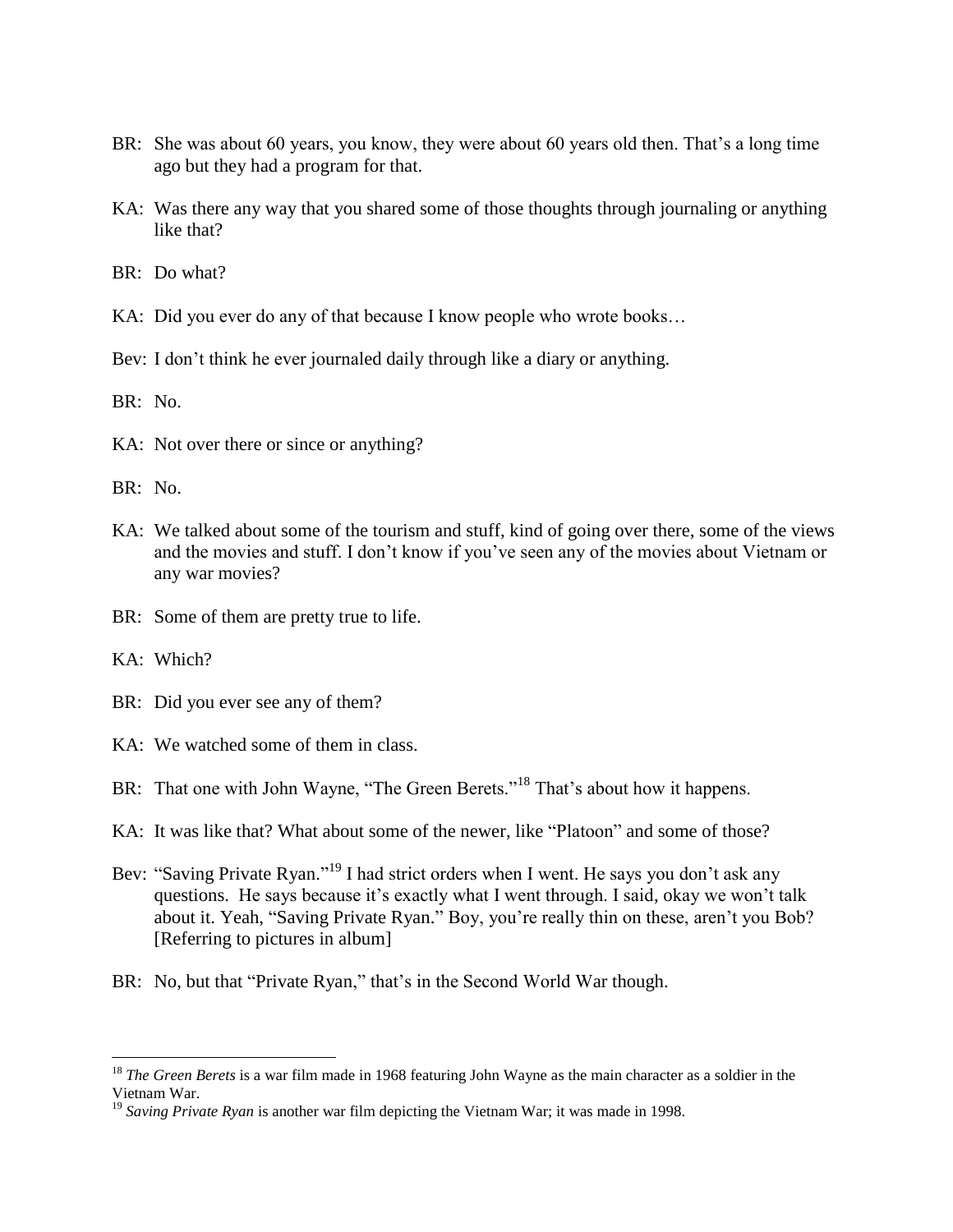- Bev: Yeah, I know. But did you see some of these? [Referring to pictures] It's so hot, they just lay underneath trucks, you know, just to cool off. There's one where he's in a crater, where he"s taking a bath. He hadn"t had a bath in weeks.
- BR: He's seen that. Yeah, we got that one in this one.
- Bev: Here you're getting a haircut.
- BR: Yeah, That's a closer picture of that barber. I don't think you've seen him that close.
- Bev: Yeah, oh, is this the one you said was not…
- KA: Oh, okay. [Looking at picture]
- BR: In fact, he's giving me a haircut.
- Bev: Was he not the friendly one?
- BR: I had more hair then.
- Bev: You had a lot more hair then. Was he not friendly?
- BR: No, he got killed.
- Bev: Oh, he did? He was an enemy? You never told me that.
- BR: Yeah, he'd step off how much, how many steps from the main gate to the ammo bunker, and then early morning we"d start getting mortared.

Bev: Oh.

- KA: Yeah, because there was, I don't know if you remember the part in "The Green Berets," about when that older Vietnamese, he was doing that. He was marking off and they took him.
- BR: Then there was that other Vietnamese that was on our side. Remember that? He took him out and dealed with him. See, there"s all the shells laying on the ground there in the bed of the truck. [Looking at picture]
- Bev: It was really a funny war, you know, because Bob says to you, you always were looking behind you because you never knew who your enemy was.

BR: Iraq is the same difference.

Bev: I know, the same thing. It's just crazy.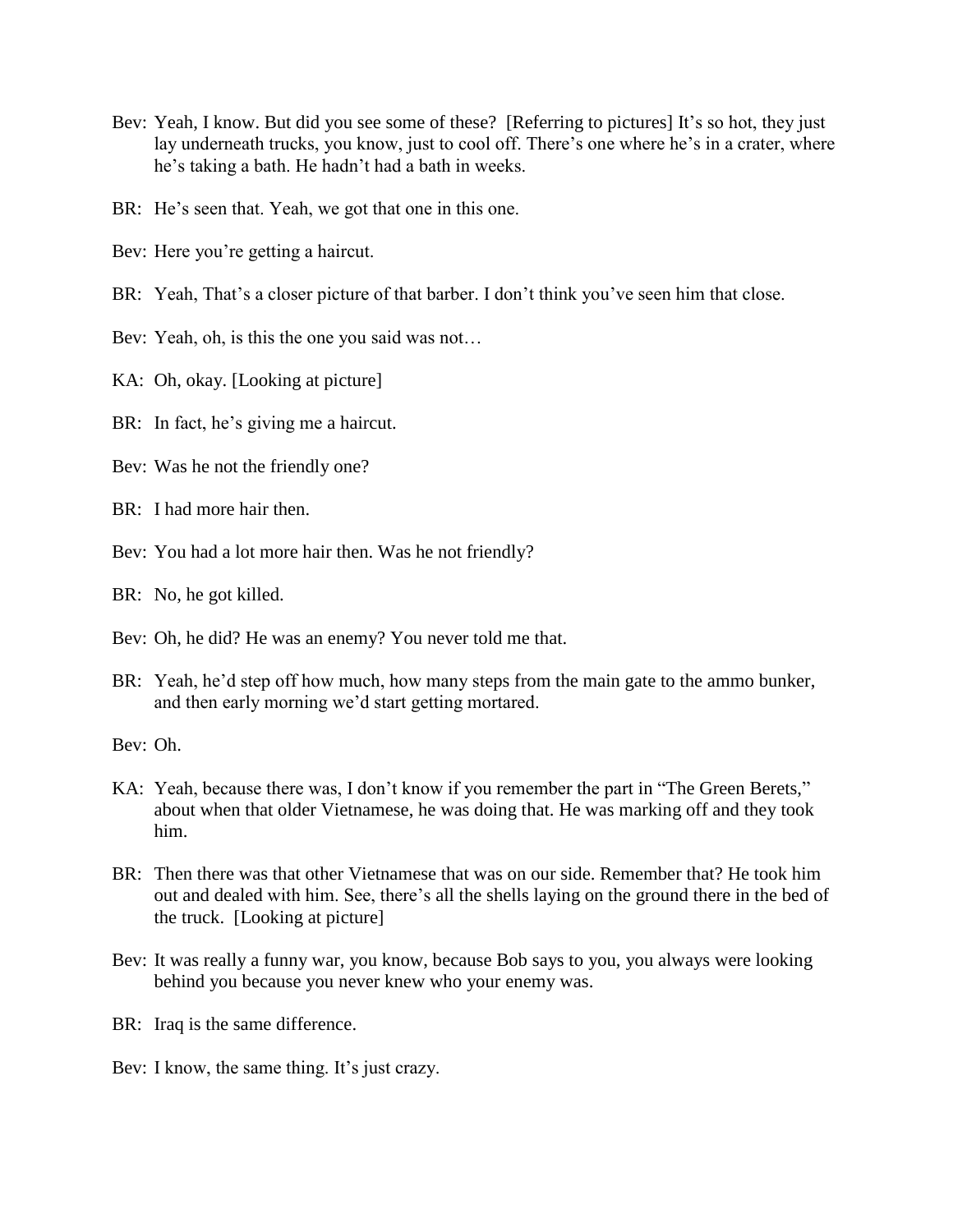BR: It's just like China and Russia was supplying them wi th weapons, and I think Iran is doing the same thing over there.

Bev: I think so too.

- BR: If I can find one of these pictures with the truck and the quad 50 on it that's real plain, I'll give it to you.
- Bev: One of these, Bob? Is this it? Could this be one?
- BR: No, that's not it. [Looking at a picture] See, this was backed down in a hole. This was the air force base. Then off to one of the side was a foxhole, big, where we slept in.
- KA: So you just backed that truck then into the bunker then?
- BR: Yeah, and then had a perimeter out here that you covered so much.
- KA: How long would that take, do you think, getting set up then?
- BR: Oh, not too long.
- KA: Not too long?
- BR: No.
- Bev: Did you show him the money Bob?
- BR: Yeah. Then we made kind of a Mickey Mouse cover over it for when it started raining or something and you"re out there you can at least stay a little dry.
- Bev: He said he hated the monsoons worse than he did the heat, you know, always being wet.
- BR: Yeah. Well, the only good thing about the monsoons, you know, it rained all the time but it was so hot over there, when it'd quit for ten minutes, you dried right off.
- Bev: That being wet all the time is horrible because everything gets moldy and humid and start getting bugs.
- KA: You guys were always moving around and stuff, how close were some hospitals and stuff? Were there usually some at each base?
- BR: Not really. There was some but I suppose...I don't really know if they took wounded to Saigon hospital or anything like that. I really don"t know.

Bev: Kind of hard to tell because if you didn"t have to go.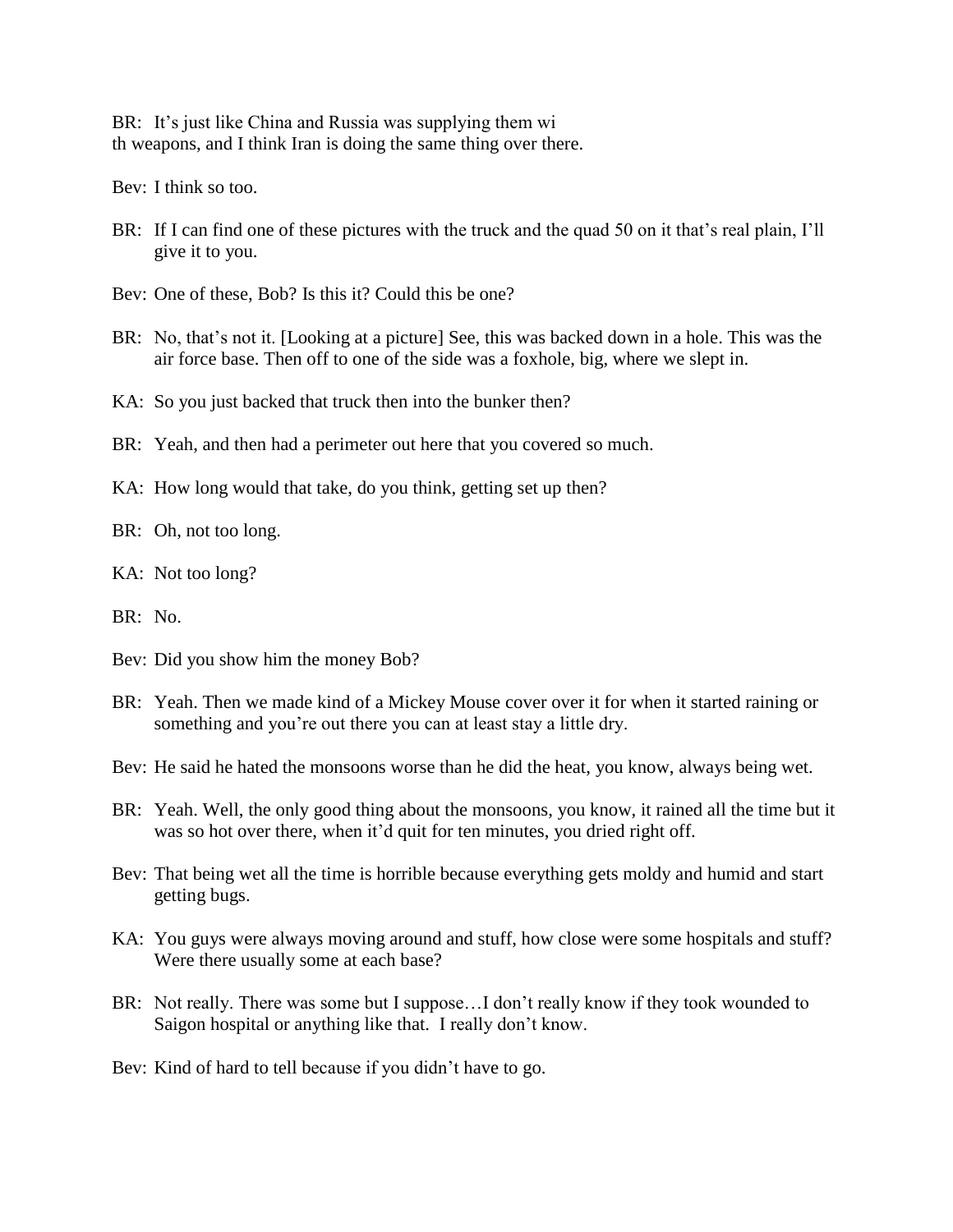- BR: Some of the bases had a hospital like  $M^*A^*S^*H^{20}$ . That kind of hospital. They could do surgery and stuff if they had to.
- Bev: For the real emergencies.
- Bev: So there was always doctors within?
- BR: Oh yeah. They could do quite a bit of stuff.
- KA: When you got the Purple Heart for the shrapnel, how long were you out of commission with that?
- BR: Never was. When we got back to this certain base that day, I had some in my leg and one in my back a little bit, you know, they take it out and bandage it up and put a band-aid on it. It wasn"t that bad.
- KA: Hmm.
- BR: Yeah, they still gave me a Purple Heart. But anyway, I had one in my finger here.
- Bev: [Giving Kurt something] Just smell that once. We had those aired for months and months outside. That"s how it always smelled.
- KA: Oh.

- Bev: Bob's mother made that comment over and over and over how she would lay this outside in the hot sun for days at a time, just to get the smell. You could never get rid of the smell.
- KA: That was just the map?
- Bev: Yeah. You know, just moldy and wet…horrible.
- BR: [Referring to newspapers] Yeah, I don't know how that ever got into papers in town.
- Bev: Yeah. He was in the papers.
- BR: I don't know how they got that.
- Bev: I think they send those. I think that becomes...Is it in that one too?
- BR: I don't know. There's another paper here somewhere.
- Bev: This is the "Sioux City Journal," oh boy.

 $^{20}$  M\*A\*S\*H\* was a popular television comedy about the Vietnam War, and Hogan's Heroes was a sitcom about World War II.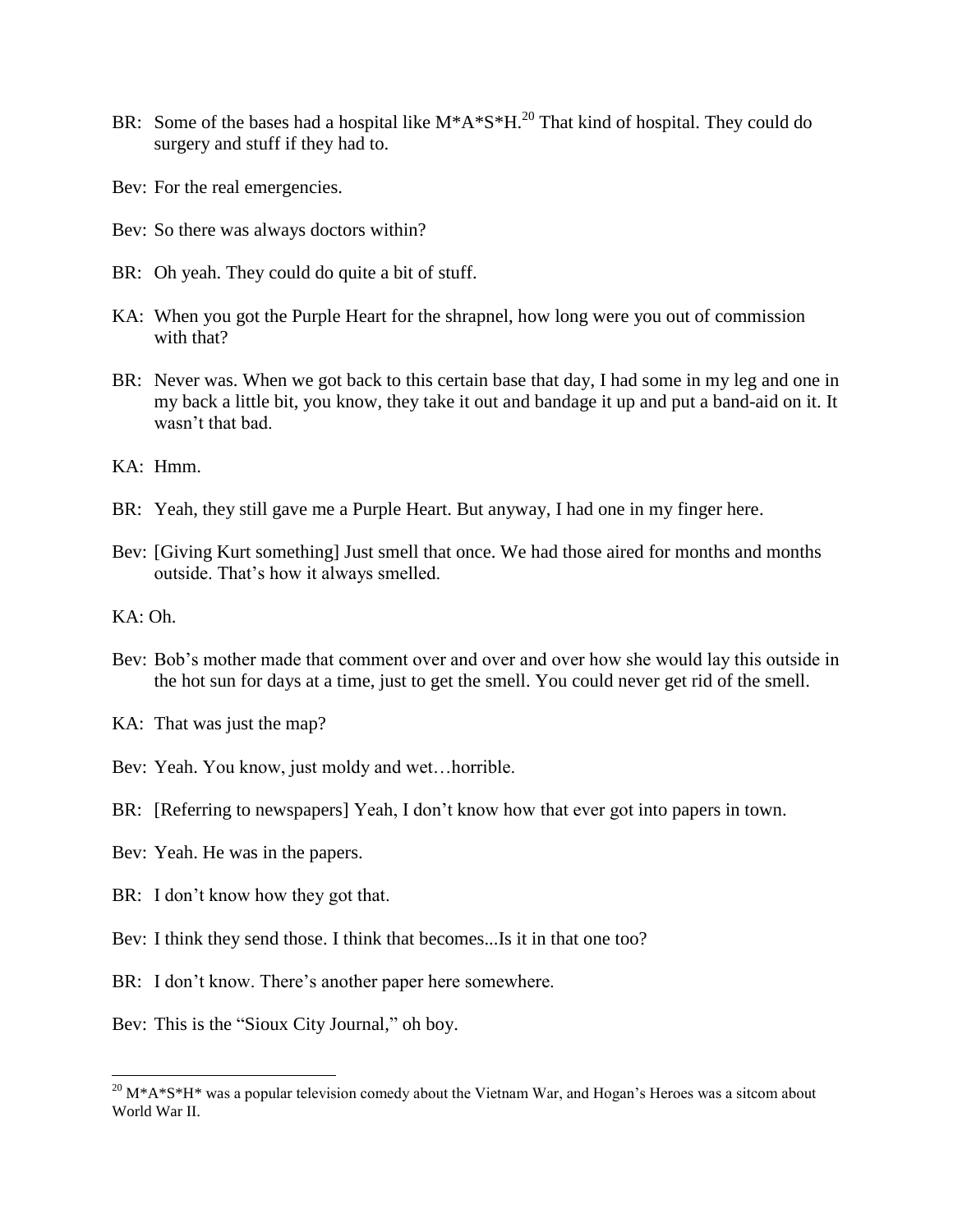- KA: So how long would that machine gun... it said...
- BR: Well, that one there too, that was an M-60 machine  $\text{gun}^{21}$ . That was a small one.
- KA: Okay, it was still on a tripod then?
- BR: Yeah, not really a tripod. It did have legs that you could fold down. It shot the same round that the M- $16^{22}$  shot, the same shell.
- Bev: Did you tell him about that experience when you got that, when you went from machine gun to machine gun for like four hours?
- KA: So how many machine guns then would you have going off in an incident like this, three or four?
- BR: Well, every one of us had one of them on a truck and then we had that with a quad 50 machines.
- Bev: Did you show him the citation that you got? This one? This is pretty much kind of the same thing.
- BR: I am going to try and find...It was one. This isn't a very good picture of it. That's the M-60, that little one there.
- KA: Oh, the M-60?
- BR: Yeah, I'll see if I can find a little better picture of it for you.
- Bev: You said you lost a lot of good friends in this battle, didn't you? A lot of them died. Very few men left.
- BR: Give me that other, where's that other one?

Bev: This one?

BR: No, bottom.

- Bev: This bottom one? Okay.
- BR: [Looking at pictures] See, that was a  $CP^{23}$  tent that the old man was in and the first sergeant. See how that's all tore up.
- KA: That does look beat up.

 $21$  The M-16 was a machine gun commonly used in combat in the Vietnam War.

 $22$  Another machine gun used in Vietnam.

 $^{23}$  CP stands for command post. A CP tent was used for shelter when troops were moving around.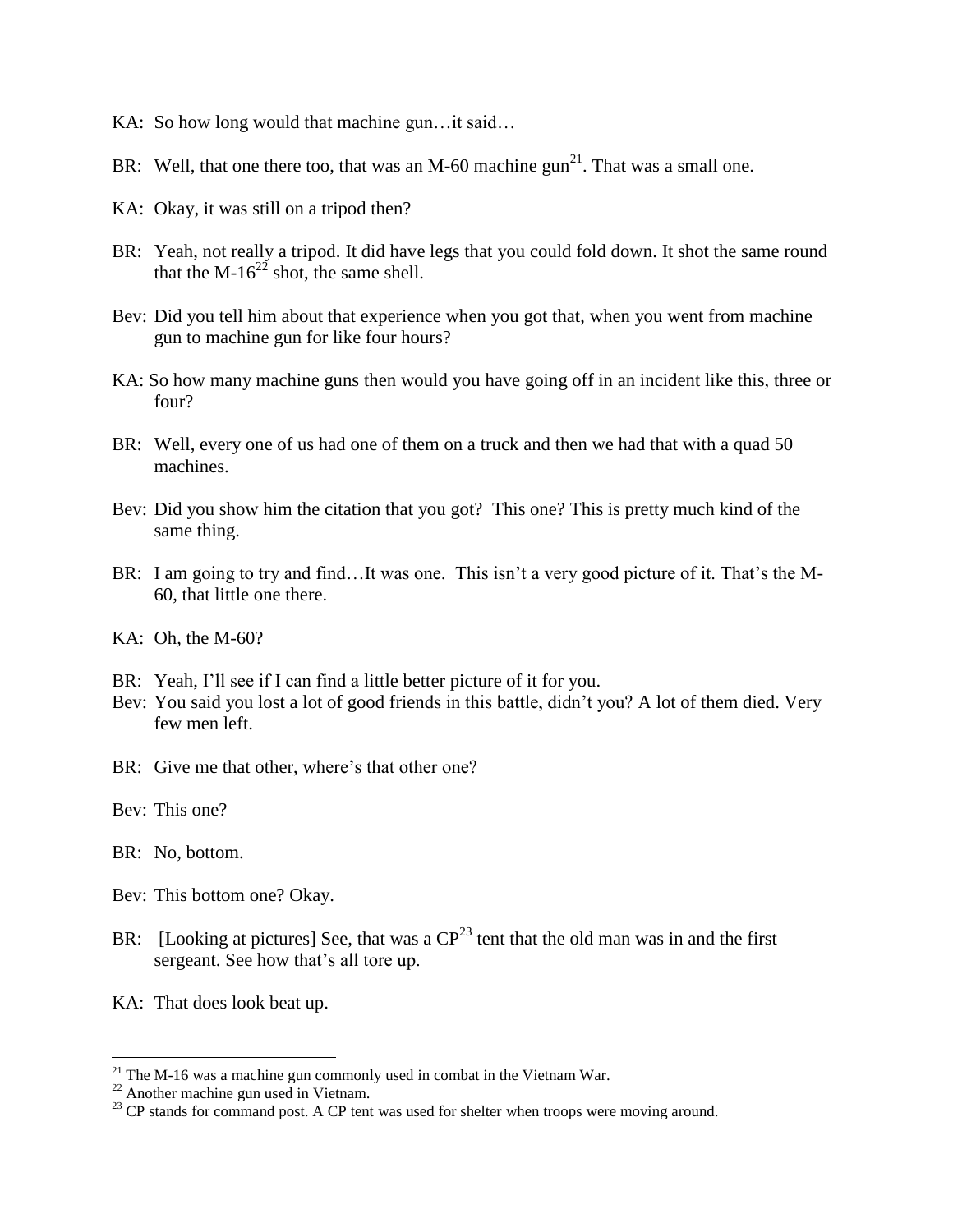- BR: That"s Frank Graham, he lives in Ohio. That"s Gofta. He"s originally from Omaha.
- Bey: He didn't ever have much to do with it, did he?
- BR: That's Jack West. He's originally from Fort Bliss, El Paso. El Paso is where Fort Bliss was in.
- Bev: Some guys just don't want to even remember any of this. We meet some of these guys that just, they just have a terrible time.
- BR: See, here you can see a better, closer picture of all the holes in it.
- KA: Oh, yeah.
- Bev: Some need that closure and some just don't want to think about it or even talk about it. It's just how everybody reacts differently.
- KA: Yes.
- Bev: Bob never really talked about it much until we got into these reunions which was about seven or eight years now. I think it's been really good for him because...
- BR: Yeah, we've gone about seven, eight years...something like that.
- Bev: Yeah, I think it's eight years now.
- KA: Was there quite a few guys that didn't talk about it much?
- BR: Well, a lot of them on the reunions, most of them are our replacements that come to the reunions. It's very hard to get the original guys to come.
- KA: Oh, like the…oh, okay…with you?
- BR: That went over initially on the boat.
- KA: Oh, okay.
- BR: See, and then when we were there a year, our replacements came to replace us. There"s more of them guys that come.
- Bev: Bob doesn't know many of the guys. You got a few more as the years went on but not very many.
- KA: You said the second year. How was the second year different from the first year, say with the replacements and with you guys?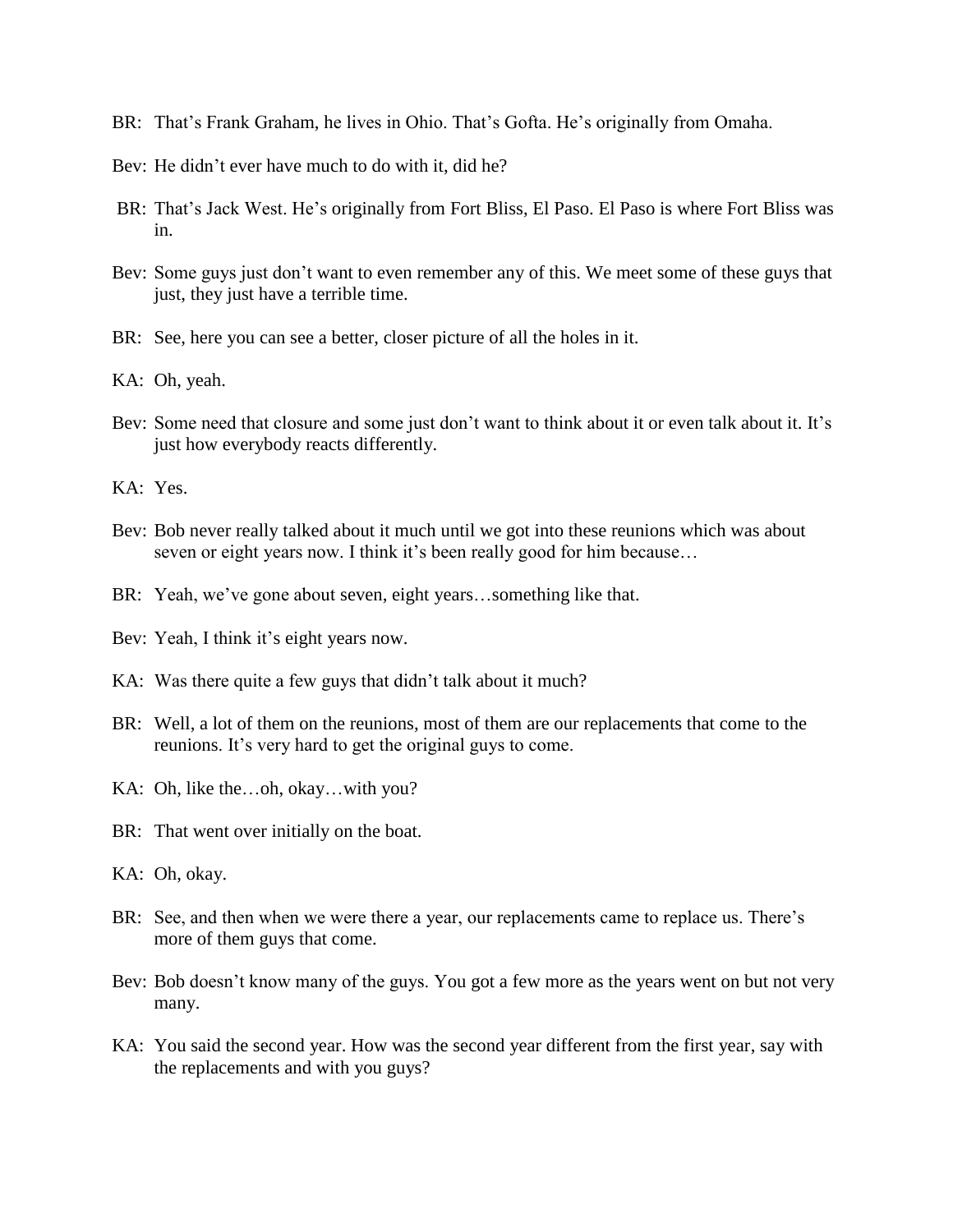- BR: You mean as far as the war?
- KA: Yeah, just kind of your togetherness?
- BR: [Referring to the war] It probably got worse.
- KA: You know, your closeness compared to the new guys coming over.
- Bev: Did you feel as close to those guys, I'm sure not, huh?
- BR: No, we're not, wasn't as close to them replacements as we were to the guys that we went over with initially.
- Bev: Now too, they're asking those guys, they're asking them to stay fifteen months instead of a year. It just came out yesterday, in Iraq. I don"t know…It"s going to be a second Vietnam I'm afraid. Because they don't even want us there. Most of the Iraqis are just furious that we"re there and I think that"s just one reason they keep fighting because I think they just don"t care.
- BR: See, here's a close picture of that machine gun.
- KA: Oh, that's the bigger one.
- BR: That's the M-60, the smaller one.
- KA: On average, how much contact did you have with the Vietnamese on a daily basis?
- BR: You mean the civilians?
- KA: Yeah, just normal village people.
- BR: Oh, when we weren"t out in the field, when we were on those air force bases, some of them could get on the base and sell pop and this and that. We"d give them some of our Crations<sup>24</sup> once and a while if they were, like cookies and stuff, little kids.
- Bev: Bob was always sharing his goodies and his candy.
- BR: Okay, see here's Tokyo. This guy here is the one we went to Tokyo to see. He got hurt, wounded.
- KA: Now is this in Tokyo?

 $\overline{a}$ 

BR: Yeah. This was our motel room, or mine. [Referring to picture]

Bev: Did they pay you for that Bob, when you went on that? How did you get there?

 $24$  C-rations were pre-packaged meals supplied to soldiers during the Vietnam War.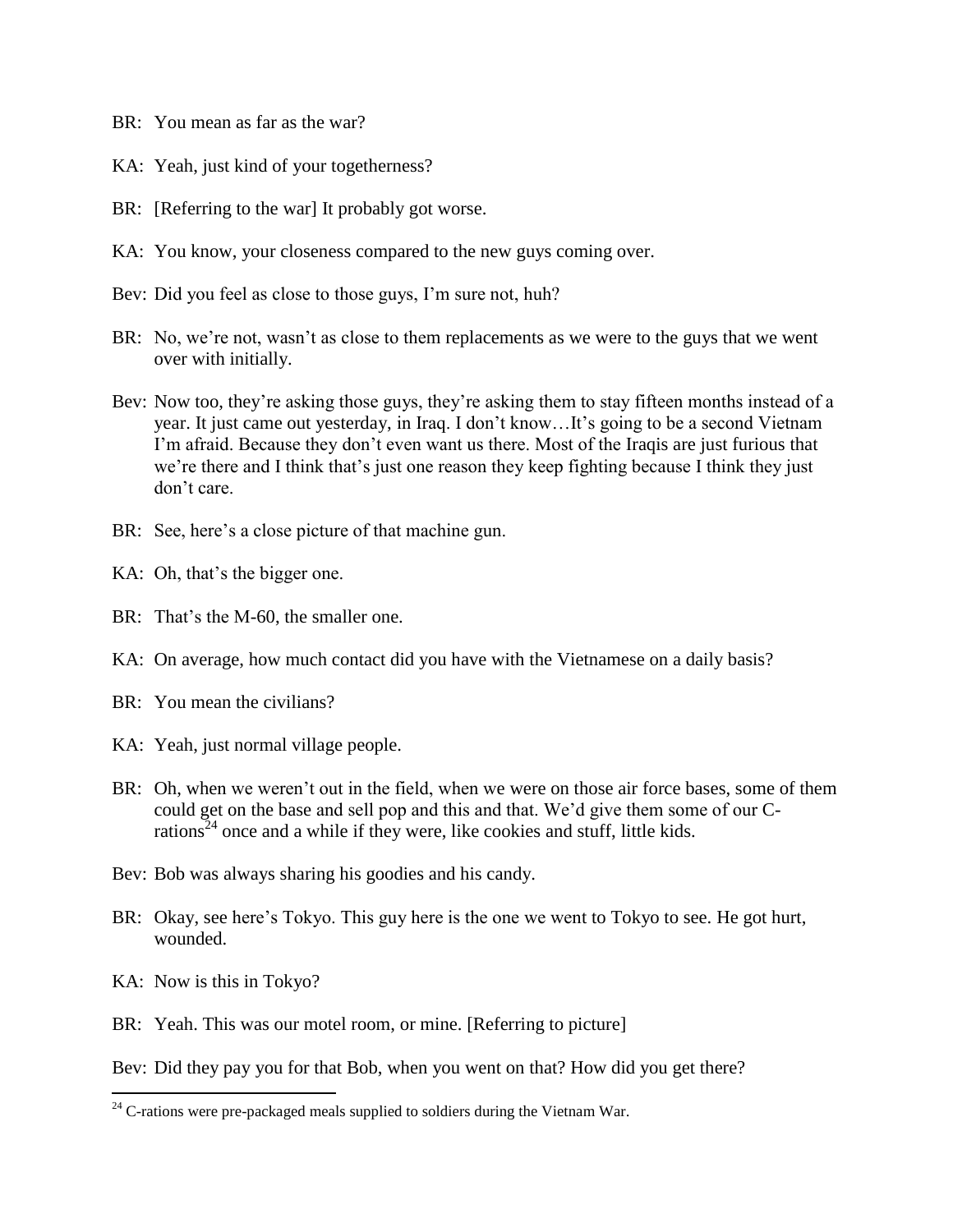BR: They paid for it.

Bev: They did?

BR: Yeah.

Bev: They did. Did you have a choice where you went?

BR: In Tokyo?

- Bev: No. Could you go to other countries?
- BR: You could go to other countries and stuff. In fact...
- Bev: What made you go to Tokyo?
- BR: Well, see our Army buddy. The one that got hurt, this kid. But we were kind of waiting for Australia, that opened up for R&R.

KA: Oh really?

- BR: Yeah. Then when we got back from Tokyo, then it opened up for R&R. We was kind of wanting to go there, but we decided to go to Tokyo.
- KA: Was that for the first year then for R&R? That you went to Tokyo?

BR: Yes.

- KA: Where did you go for the second year?
- BR: I was over there for just one year, in Vietnam.
- Bev: Two years in the service but one year in Vietnam.

KA: Oh, okay.

- BR: See the first year I was over here in the States.
- KA: Okay, so you were actually in Vietnam in '66 to '67?
- Bev: From November to November.
- BR: Yeah, and then in fact the first year, you get about a month leave a year. Well, we only had two weeks the first year, then we got shipped out. And then at the end of the year, like in Oakland, they pay you for all the leave that you didn"t get.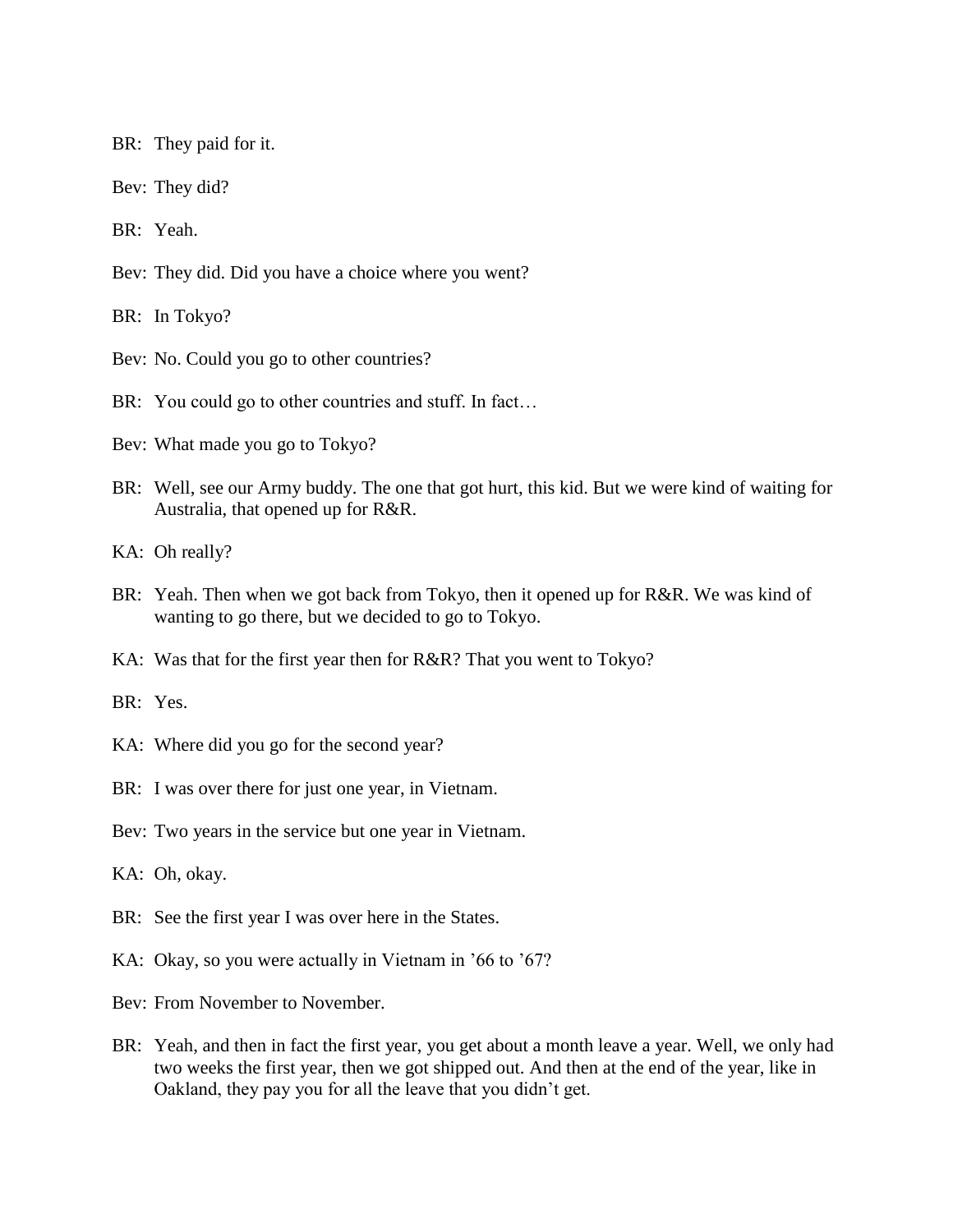Bev: Oh did they? I didn't know that. I'm surprised.

- BR: Oh yeah. No, if you can't get it, they paid us I think, yes.
- KA: So what did you do in the States then for the first year?
- BR: When I got out?
- KA: From "65 to "66.
- BR: We trained.
- KA: Just training?
- BR: In Fort Bliss, El Paso, Texas. Then I went to Sioux Falls to the induction center for my physical and then we went to Fort Lenard Wood, Missouri for eight weeks, then we went to Texas.
- Bev: How long before you went, Bob, did you know you were going to be going to Vietnam? Then they gave you special training, right?
- BR: Well, when we got done with basic, you got your orders and then we knew we were going to Texas and then we kind of had an idea this quad 50 that we were trained in, that battalion got wiped out in the Korean War. Totally. And then they restarted it up again and we were training for that and then it was just, use your own judgment where we were going to go. Because we kind of figured that out.
- Bev: But how long did you know before you were going?
- BR: For sure?
- Bev: Yeah. Six weeks?
- BR: Probably three, four weeks maybe.
- Bev: That's all?
- BR: Yeah.
- Bev: They just told you one day you'd be shipped out?
- BR: Yeah.
- Bev: And it took you three weeks to get there? He's telling you a lot more things than I've ever heard.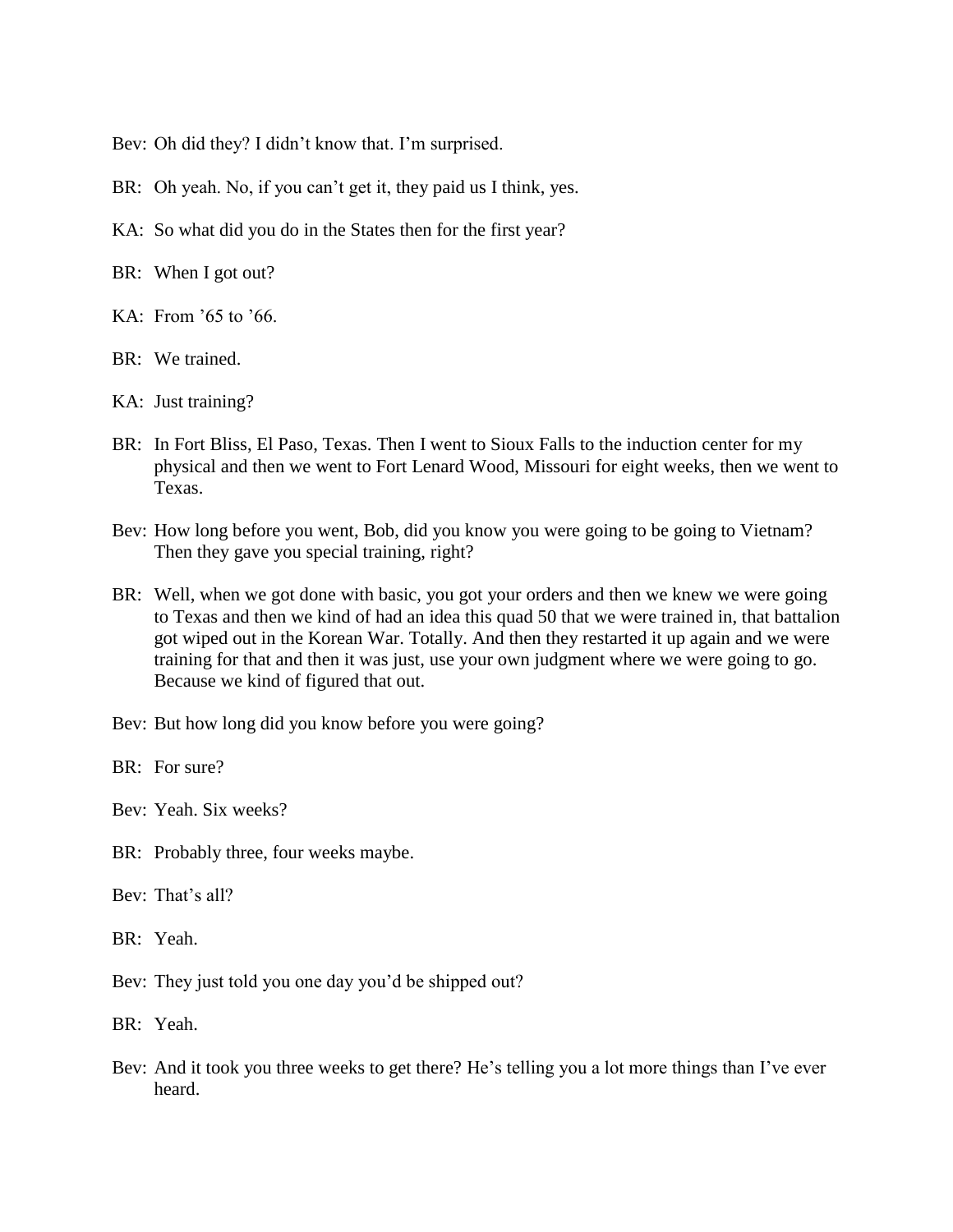BR: By boat.

Bev: By boat. I bet you were glad, that it was taking you a long time.

BR: I didn't mind the boat ride. The longer it took the better it was because our time started when we left San Francisco.

KA: Okay.

- Bev: Yeah, but didn't you have some guys that got so sick?
- BR: Yeah. And there was two battalions on that ship. Our battalion and then another battalion and I don"t know what they were, if they were infantry or what. We never…

KA: Okay.

- Bev: So how many were on that ship? Eight, nine hundred?
- BR: Troops? I don't know, about 2500. Yeah. Probably.

Bev: A lot of men.

- BR: I should know how many is in a battalion too but I don't remember. I forgot.
- KA: Yeah, I'm not sure right offhand either.
- BR: There's two battalions on there, I believe.
- KA: How many guys were on there, on the plane back then?
- BR: It was a big passenger plane, a civilian plane. Probably a little over half full is all.

Bev: Really?

BR: To me, it looked like it was a waste to fly all the way back to the United States and only have it half full. It wasn't full, three-fourths maybe.

Bev: So 150?

- BR: Yeah, I suppose.
- Bev: They didn't get a very warm reception in San Francisco or wherever you came. [Inaudible]
- KA: I was reading, some people came to Sioux Falls that were, there was a lot of support and stuff and then, which makes sense, and then the people coming in in California…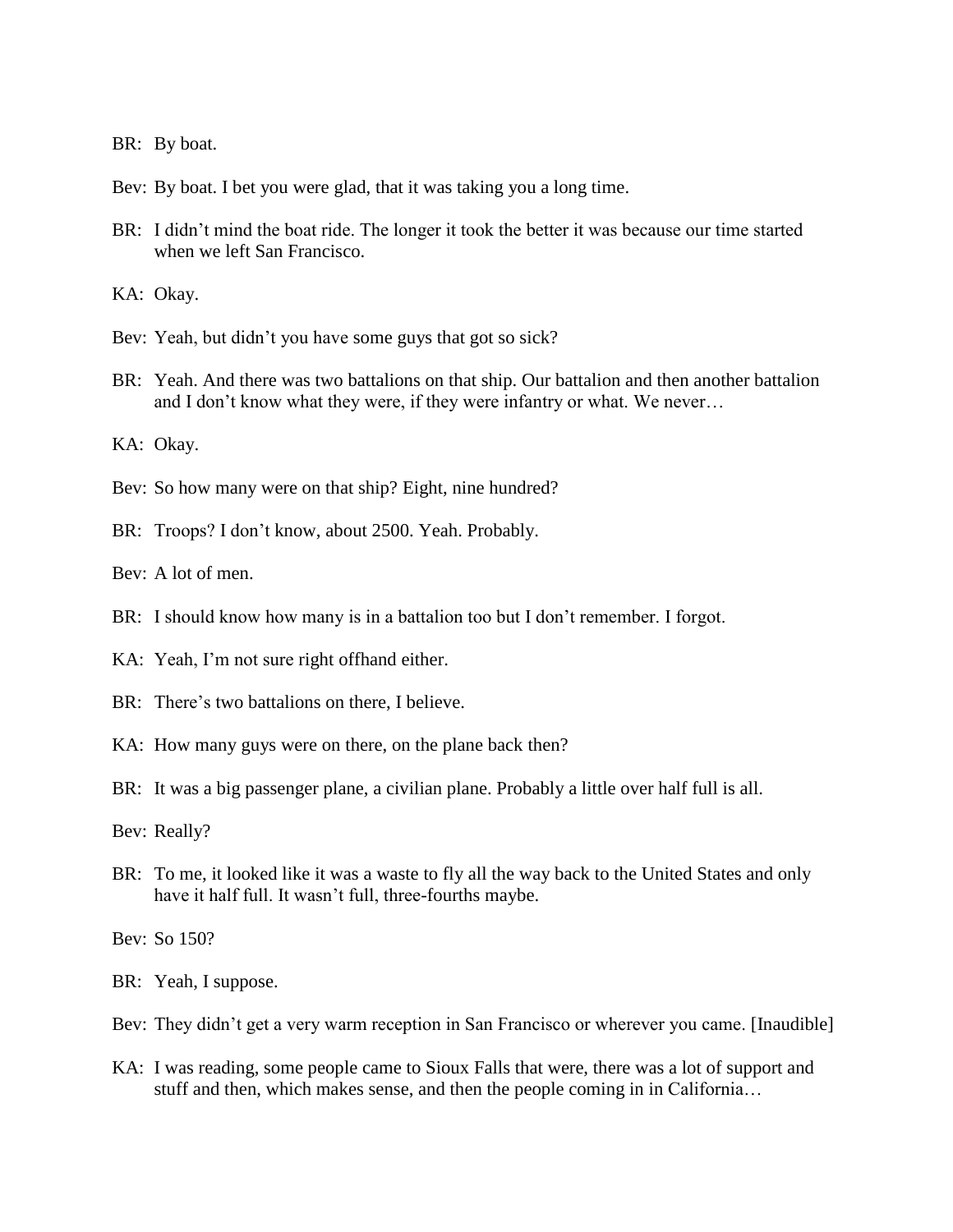Bev: They were not. "Baby killers" and, you didn't really have a choice.

- BR: No, it wasn't a reception like they get now.
- Bev: Yeah, now you're just a real hero but that was not the case then.
- KA: You said there was people saying that, how many people were there?
- BR: Well, I suppose a couple hundred. Maybe even more. Between two and three hundred people. They were just lined up.
- Bev: They would just meet you then at the airport?

BR: Yes.

- Bev: God, it'd be terrible after you went through all that and come home to that.
- KA: I suppose that had a big impact.

Bev: It does.

- BR: Yeah.
- Bev: It's like, "Man, why did I do this for a whole year," you know?
- BR: But it's not like we don't know what they are doing over there now either. They're doing more good than you think.
- Bev: You only hear the bad.
- BR: The news media just wants the bad.
- Bev: Did you have any news media with you? Did you see any news media like they do now, like they almost videotape the war?
- BR: There was some over there.
- Bev: Yeah, because a couple of those guys got really badly hurt. I just wondered if any of those guys were…
- KA: I forgot which movie it was that we watched, but there was a newsman, he was just saying, you know, "Come on, act like I"m not here," you know and stuff. I don"t know if that ever happened when you were over there?
- BR: We never really had any news media with us or anything, that went with us.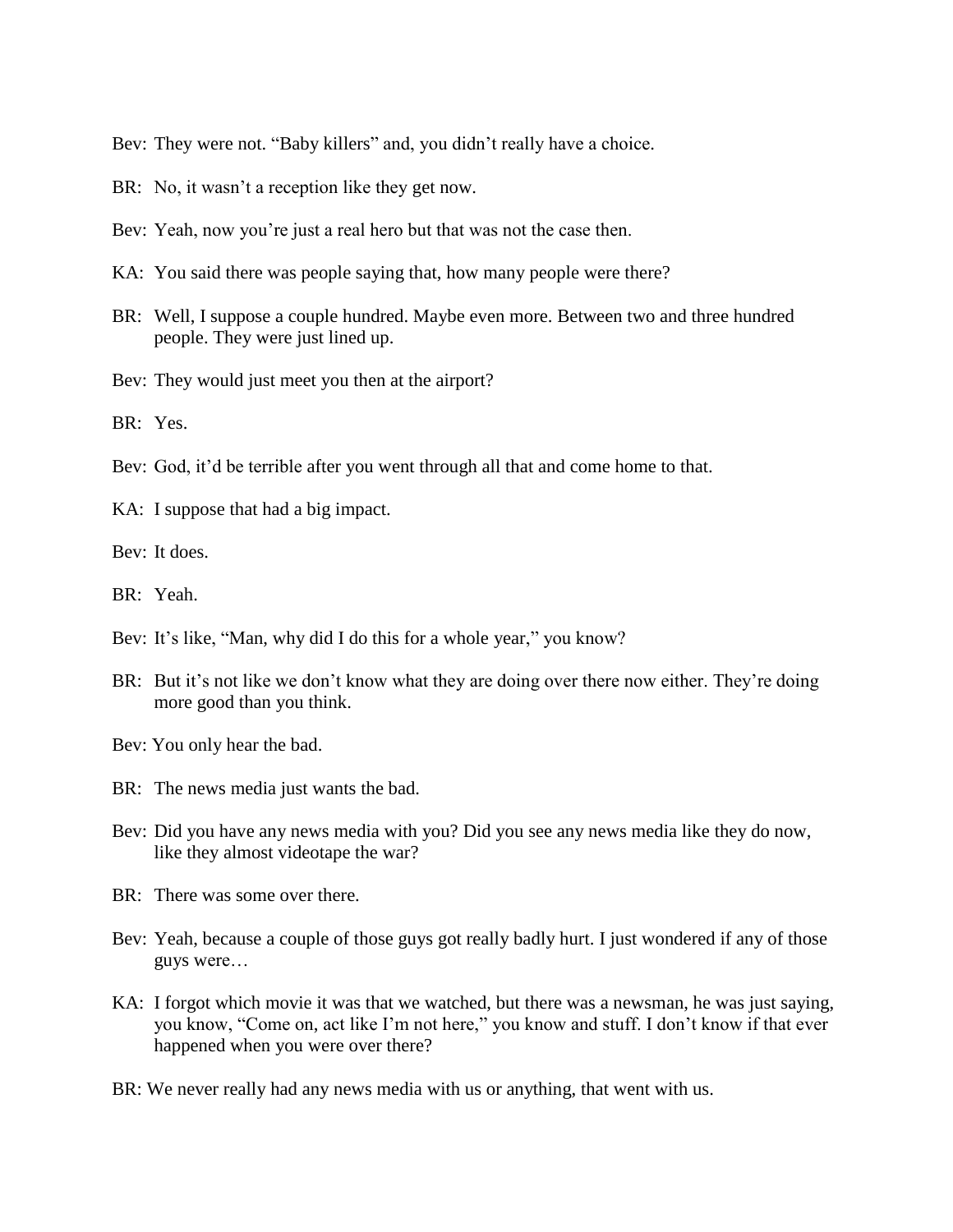[Phone rings and Bev answers]

- BR: Once in a while you'd see one on an Air Force base walking around or something.
- KA: Yeah, it's really interesting, how it's increased so much. The Iraq war and even the Vietnam War, "television war<sup>25</sup>," that what they call it, I guess.
- BR: Yeah, the guys too, they can go on the computer and talk to their family on the computer, you know, the screen.
- KA: Yeah, one of my best friends is in the Army National Reserves and he"s over in Baghdad right now and we occasionally get emails from him and stuff, probably once a month or so.
- BR: Yeah.
- KA: Yeah, it's changed a lot.
- BR: Yeah, that's for sure, you bet. I think that's probably good too that you can, that some of those guys are in a place where they can get contact with their family more, talk to them.
- KA: Did you have a girlfriend then?
- BR: No. No, I didn't. That was the one good part. Yeah, because some of those guys really went through something, they had Dear John<sup>26</sup> letters.
- KA: Hmmm.
- BR: Yeah. No, I didn't.
- KA: What was some of the morale like when after the instances, the battles, when you won the Silver Star and stuff? If there was a big attack, how did that affect you and the other guys?
- BR: They just didn't talk about it much, amongst them much either.

[Silence, then recording pauses]

BR: Ready?

KA: Yes.

 $\overline{a}$ 

BR: When I got the Purple Heart, that was  $21<sup>st</sup>$  of March, '67.

 $^{25}$  I.e., War that is over-dramatized on television shows and films.

<sup>&</sup>lt;sup>26</sup> A Dear John Letter is a one written to a husband or boyfriend by his wife or girlfriend, telling him that their relationship is over. It was common that soldiers got these letters in the mail when they were in Vietnam.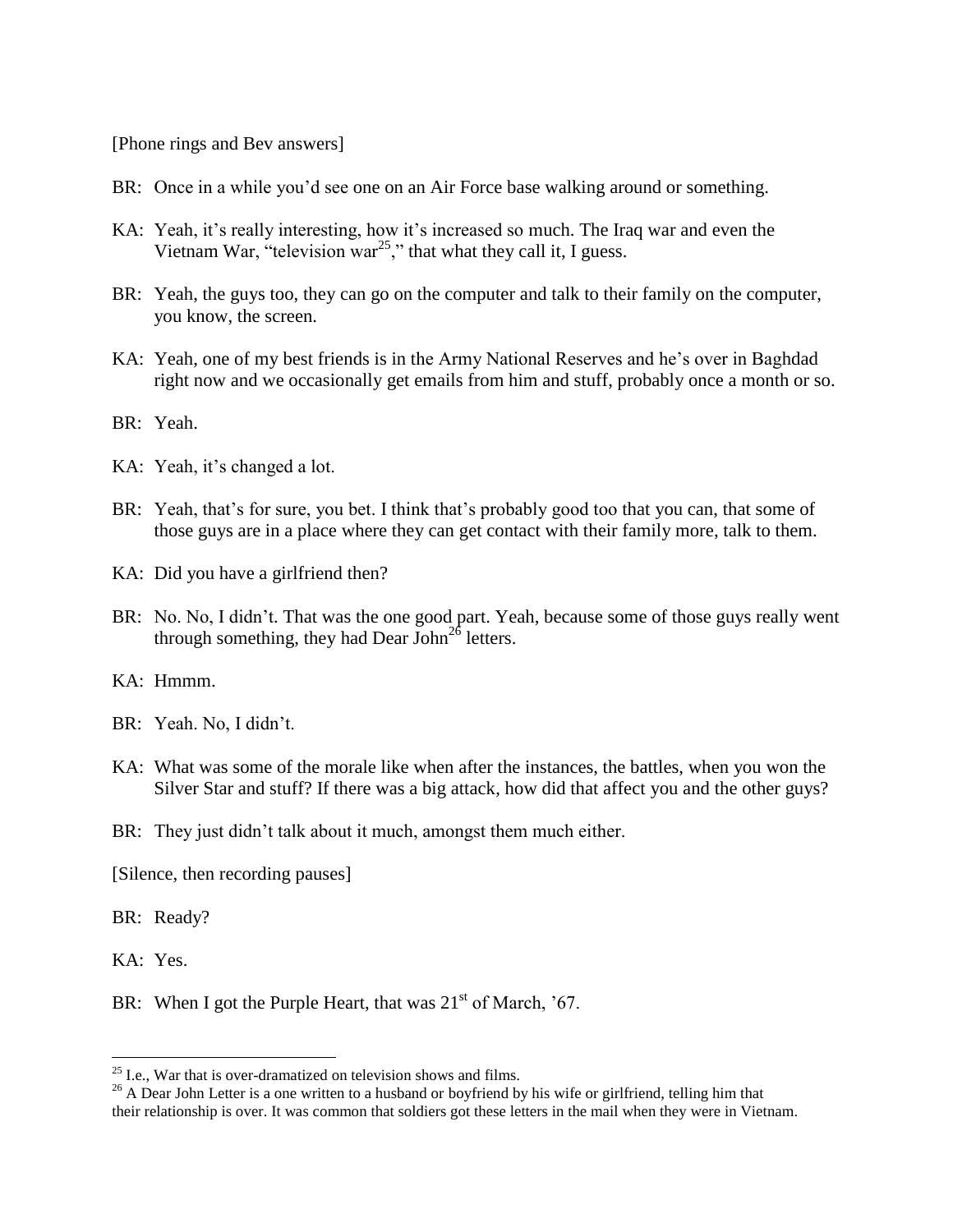- KA: Okay. So that was about, you had about six months left or so, because you left in November, right?
- BR: Yeah. Left in November.
- KA: What was some of the, getting down to a month left or so, was there…did you get less dangerous jobs?
- BR: No. It didn't really make any difference. It didn't really make any difference.
- KA: People in some of those movies, I guess it's kind of a bad example to go off of...
- BR: Well, I guess if you're in the infantry and you were getting short, sometimes instead of being the point man, they"d stick you somewhere else.
- KA: Hmm.
- BR: Sometimes that happened, I guess.
- KA: You mind if I read this article and that paper into the recorder to have something to go off of?
- BR: No, and if you want to read that Silver Star thing, whatever, or I think I might even have copies of it if you want to take it along.
- KA: I"ll go ahead and read this: "Soldier from Alton wins Silver Star. Special for Robert L. Rohrs, son of Mr. and Mrs. Rheiny Rohrs has been awarded the Silver Star for gallantry in action in Vietnam on March 21. Rohrs, then a private first class, was serving with Battery D, a machine gun group when it was attacked by an armed Vietcong regiment. He remained in his position as a fifty caliber machine gunner for two hours and when his weapon was rendered useless by the heat, he moved through fire to an alternate position where he continued firing on the enemy. His determination with disregard for his own safety was termed by his commander Captain [Edsel?] Counts as a significant factor in holding the perimeter and preventing further advance by hostile forces. The soldier enlisted the army at Bliss, Texas prior to his arrival in Vietnam in December 15, 1965." That"s good.
- BR: Huh?
- KA: That's good. I got it.
- BR: You got it?
- KA: Yep.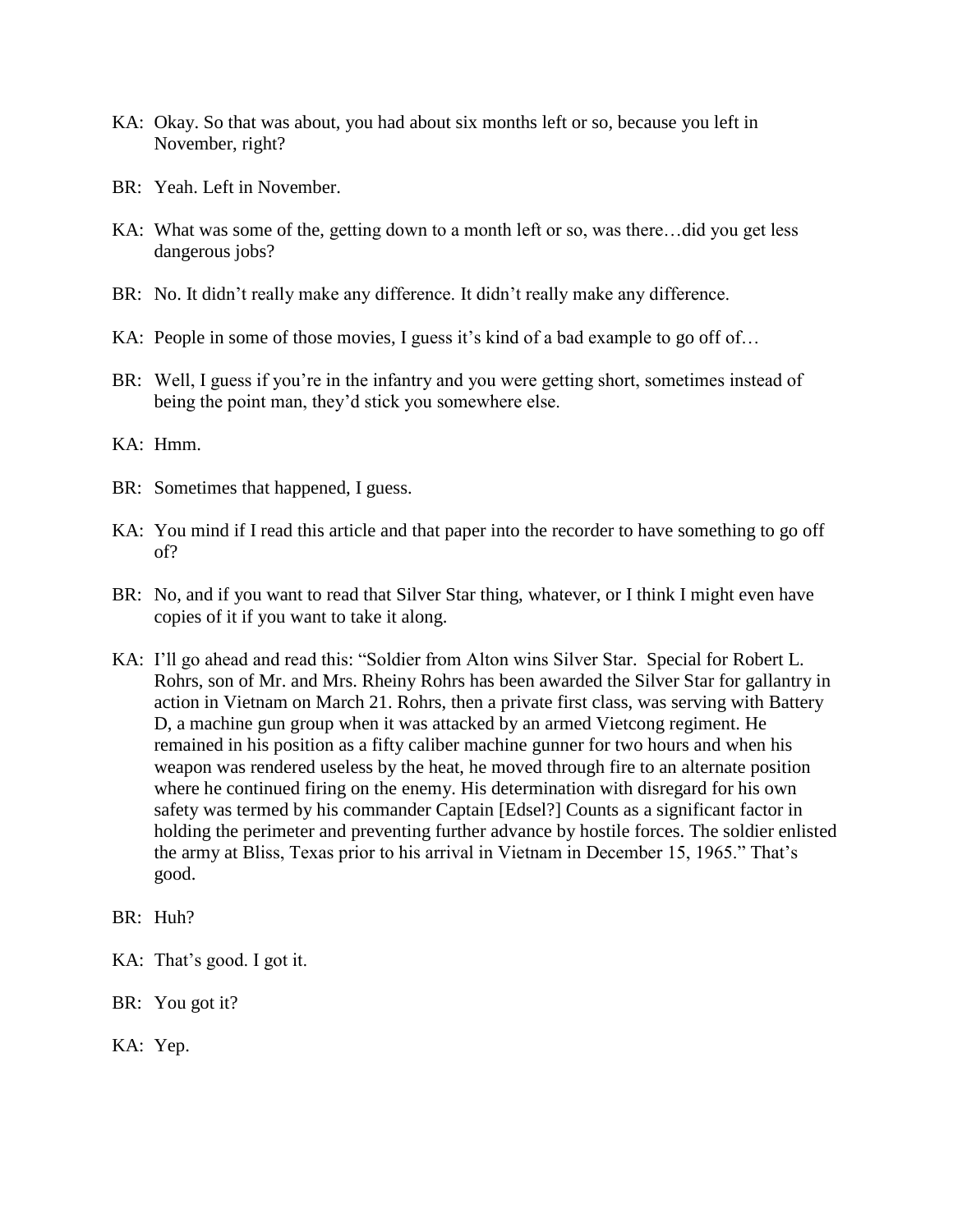- BR: Okay. This has about the same in here, but it's got just about the M-60 machine gun firing more than three thousand rounds. You want to read that silently or whatever…
- KA: Oh, okay. Yeah, this is the Silver Star here. It said, "Then a private first class." Did you move up at all after that? Because it said, "Then a private first class"?
- BR: Yeah, I don't know that. Because I was, when that took place I was a private first class. Yeah, when I got out or before I was out, I went to a Corporal, E4, Specialist  $E4^{27}$ .
- KA: What's an E4?
- BR: That would be a corporal, but we were called, it was a spec 4, that means it was a patch, not stripes. You specialize in something, like a machine gunner, stuff like that.
- KA: Okay.
- BR: This is the Silver Star. I should have another one of these with that Purple Heart write up in there, although maybe there wasn"t a write up. I"ll go down to the basement and look a minute.
- BR: At that time, this was the guys who got the Purple Heart at that time. No, it wasn't either. This is April, May, different dates for when guys in our outfit got Purple Hearts. I"m going to go in the basement a minute to see if I left one of them books down there.

This is Ford Leonard Wood, the book we got when we went to basic training. And all the guys I graduated.

KA: Thanks.

 $\overline{a}$ 

[Bev offering soda beverages]

- BR: This is the same page you had there. It just gives where...
- [Short conversation about beverages]
- BR: I found some more pictures, maybe I can see once if I got any...
- KA: How was the process that you got for this, after the fact that it happened, you know, being recommended for it, what did that include?
- BR: I think I got that the same time I got that Silver Star. At base camp, they presented you with it. [Looking through pictures] Now, see here's that twin 40, that duster we were talking about, with 2 guns in the turn. Here's a closer one. I didn't know I had quite of few of these pictures of that.

<sup>&</sup>lt;sup>27</sup> Corporal E4 and Specialist E4 are ranks in the U.S. Army. The difference in rank corresponds with pay grade.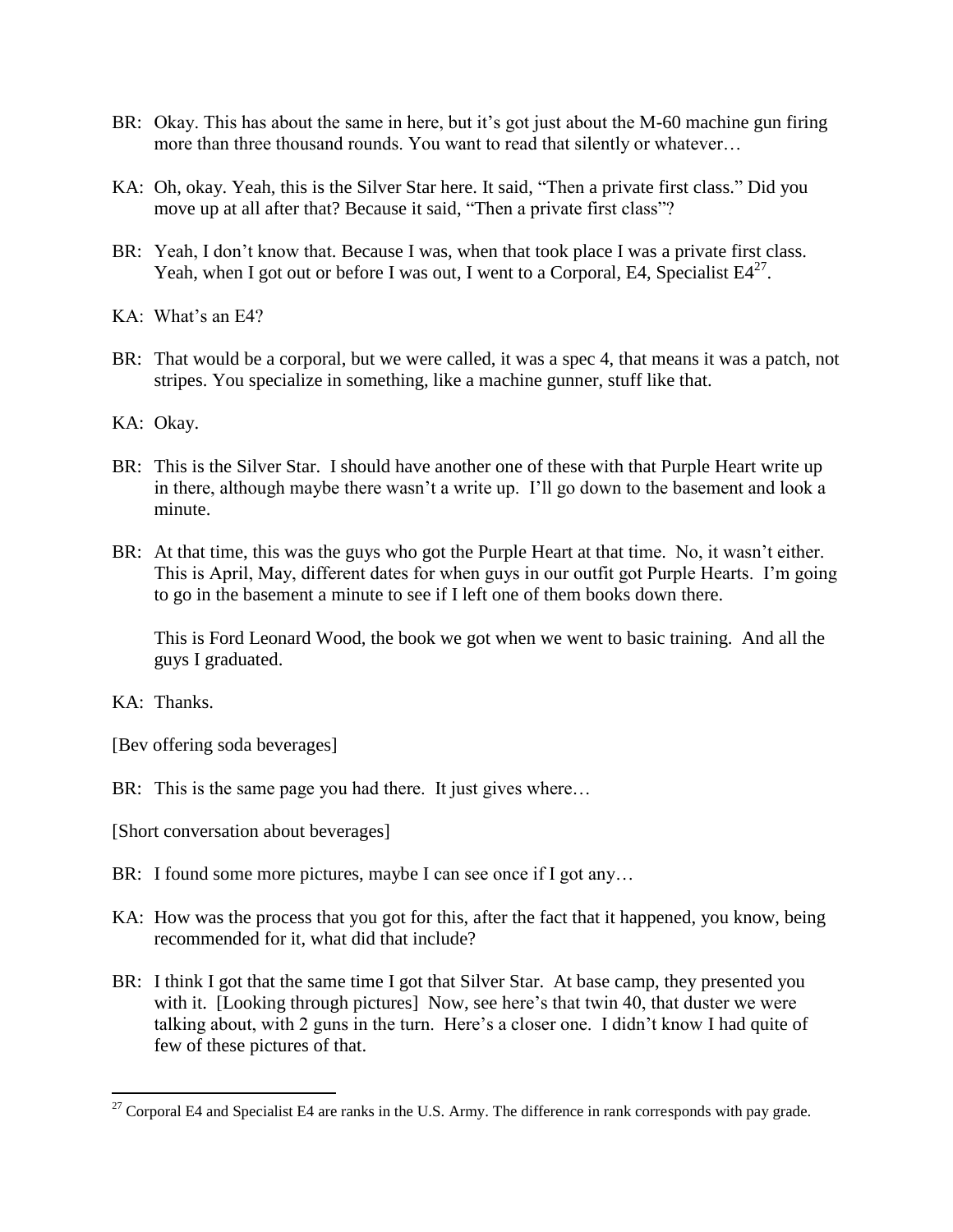When we got to Long Ben<sup>28</sup>, we stayed in 8-man tents. They were setting them up there, then. [Referring to picture]

- KA: Yeah, okay, setting them up there.
- BR: This was at Fort Bliss, El Paso, by one of the barracks. [Referring to photograph] This was inside.
- KA: Basic training, was that pretty intense?
- BR: Yes, it was. They knew what you were going to have to do.
- KA: Were there a lot of guys who had a hard time dealing with it, I assume?
- BR: You mean the training?

KA: Yes.

- BR: No, it wasn't too bad. A lot of harassment from the drill sergeants, but that went with it. One of the sergeants caught a scorpion or a tarantula, I don"t know what it was.
- KA: This picture right here shows you guys just sitting there. What were some of the things you guys did, when you weren"t…
- BR: At base camp?
- KA: Yeah, to stay busy?
- BR: Play cards.
- KA: Play cards?
- BR: Yes, because when we got there, we didn"t really have to pull much guard duty. They had other guys there for that.
- KA: How many guys would these hold? [Referring to photograph]
- BR: I think there was about, let's see, the driver, the driver would...I thought maybe somebody would…I think about five guys, I believe. Five or six.
- KA: These are pretty interesting. [Long pause.] Unless you have anything else to say right offhand, I think we can....
- BR: No, not really.

 $^{28}$  Likely refers to Ben Tre, a South Vietnamese city that was later destroyed by U.S. forces.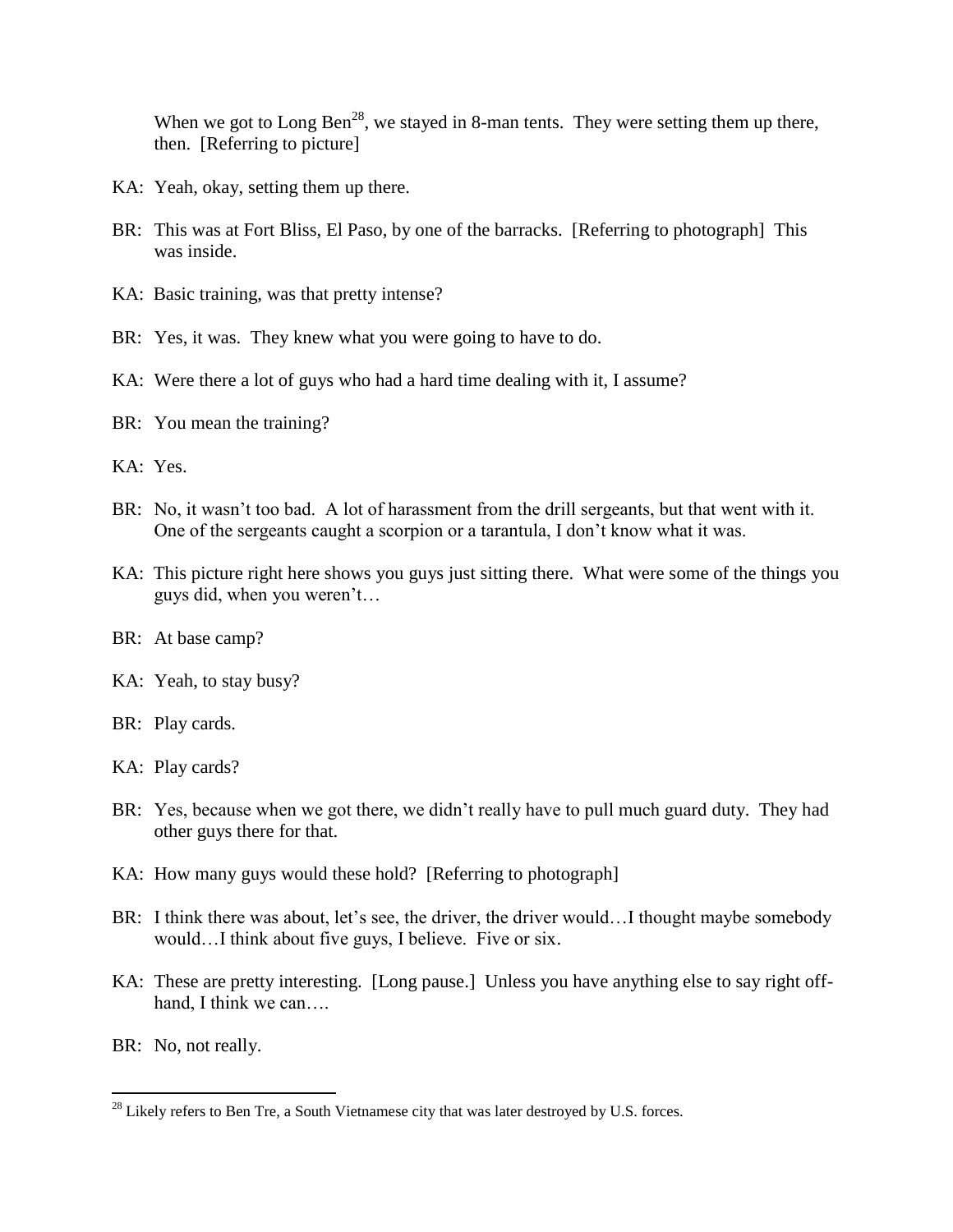KA: I think you answered most of my questions that I had prepared.

BR: Was that all right?

KA: Yes.

- BR: I'm not very good at that stuff.
- KA: On the missions, how many booby traps and stuff did you encounter, like land mines or bouncing Bettys $^{29}$  or stuff like that at all?
- BR: Well, when we were pulling guard duty for artillery battery out in the jungle, you know, we really didn"t go on very many patrols with the infantry. We stayed with our mount.
- KA: So you were mainly in one spot?
- BR: When we were on convoy duty, then you ran into land mines and stuff. Sometimes when we came into these clearings in the jungle to get set up, the Vietcong would put bombs in the trees about 20 feet high off the ground, bombs that our planes dropped that never went off. They"d stick them in the trees and then they"d set them off when you came in with choppers. You were probably, the chopper would be about 10 feet from landing from the ground, then these bombs in the trees, they"d set them off.
- KA: Okay.

 $\overline{a}$ 

BR: Sometimes.

 $^{29}$  A "bouncing Betty" refers to an explosive that propels upward about four feet into the air and then detonates.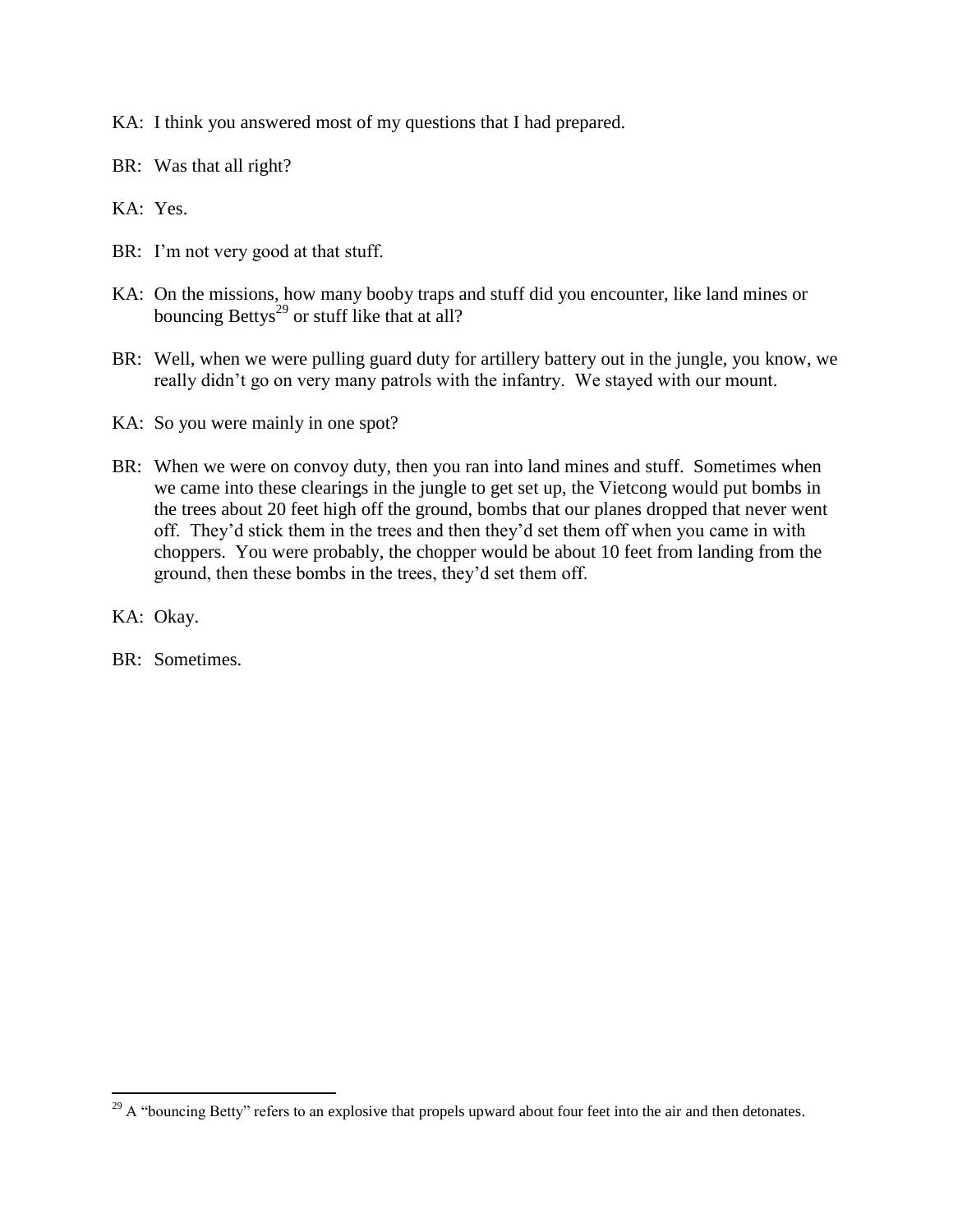## Works Cited

"Army Enlisted Rank Insignia." *Grunt's Military.* 2011. Web. 20 April 2011.

"Awards of the Silver Star." *Home of the Heroes*. Web. 8 April 2011.

- "B-52 Stratofortress." *The Official Website of the U.S. Air Force*. 22 October 2009. U.S. Air Force. Web. 20 April 2011.
- "C-130 Hercules." *The Official Website of the U.S. Air Force*. 22 October 2009. U.S. Air Force. Web. 8 April 2011.
- "Chinook." Boeing. Web. 8 April 2011.
- "The Climate of Vietnam." *Embassy of Vietnam*. 2007. The Embassy of the Socialist Republic of Vietnam in the United Kingdom. Web. 8 April 2011.

"C-Rations." *Vietnam Gear*. 2011. Web. 20 April 2011.

- Duiker, William J. "People"s Liberation Armed Forces." *Encyclopedia of the Vietnam War.* Ed. Stanley I. Kutler. New York: Charles Scribners Sons Simon & Schuster Macmillan, 1996.
- Gendzel, Glen. "Ben Tre." *Encyclopedia of the Vietnam War.* Ed. Stanley I. Kutler. New York: Charles Scribners Sons Simon & Schuster Macmillan, 1996.
- "Glossary of Military Terms and Slang from the Vietnam War." *The Sixties Project.* 1996. Vietnam Generation, Inc. Institute of Advanced Technology in the Humanities. Web. 20 April 2011.
- "The Green Berets." *Internet Movie Database*. 2011. IMDB. Web. 20 April 2011.
- "History of the Order." *The Military Order of the Purple Heart*. 2009. Military Order of the Purple Heart. Web. 8 April 2011.
- "The Language of War." *Vietnam War Online*. American Experience. 29 March 2005. Public Broadcasting Corporation. Web. 20 April 2011.